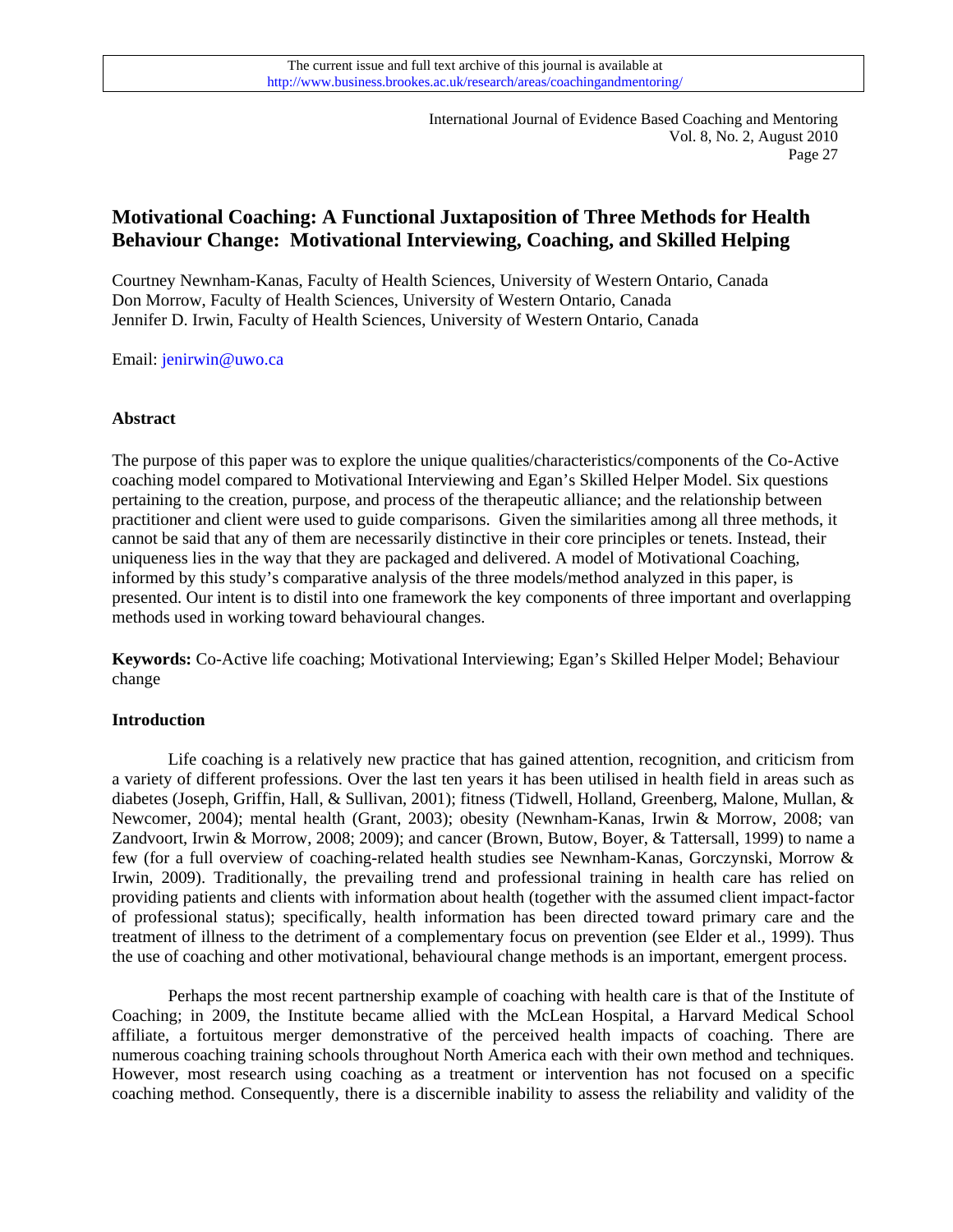generic use of "coaching" as a treatment or intervention for any behaviour change. Over the past two years, three studies assessing coaching's impact on obesity (Newnham-Kanas et al., 2008; van Zandvoort, Irwin, & Morrow, 2008; 2009), one on physical activity (Gorczynski, Irwin, & Morrow, 2008), and one on smoking cessation (Mantler, Irwin, & Morrow, 2010) have evaluated one specific method of coaching, that of Co-Active coaching (the form of coaching taught by the International Coach Federation-accredited Coaches Training Institute) as a treatment for behaviour change. The reported results of these studies attest to the utility of this particular coaching paradigm in effecting powerful health behaviour changes.

The purpose of this paper is to explore the unique qualities/characteristics/components of Co-Active coaching (hereafter referred to as coaching) compared to Motivational Interviewing (Miller & Rollnick, 2002) and Egan's Skilled Helper Model (SHM) (Egan, 2006). Motivational Interviewing (MI) was selected for comparison with Co-Active coaching due to our perception of their similarities, and expressed interest by health professionals who have shared with us their inability, to date, to define the difference between MI and coaching and/or have experienced difficulty applying MI's principles (also see Mesters, 2009). Upon submission of a recent manuscript that utilised Co-Active coaching as a treatment, one reviewer highlighted the overwhelming similarities between coaching and Egan's SHM (Egan, 2006). Our own work using the Co-Active model along with MI has led us to explore the commonalities of these change processes. By comparing and contrasting these behaviour change approaches, this analysis seeks to create clarity via a newly-derived model of *motivational coaching* that amalgamates the central threads from Egan's SHM, the MI principles, and the Co-Active coaching method. While there is not a substantial body of literature pertaining to the explicit use of Egan's SHM, our experience as researchers and coach practitioners suggests considerable merit in the elements and principles inherent in Egan's SHM. Our experientially and research grounded perspective is that coaching works quickly and powerfully; clearly, practitioners who utilize MI and Egan's SHM along with researchers who have assessed their effectiveness would attest to their important impact as well (references and study summaries are presented in the *Coaching, MI, and Egan's model/method Effectiveness* section below). Health practitioners – dieticians, nurses, nurse practitioners, diabetes' educators, and nutritionists among many other health change professionals – are in need of potent techniques that can be employed to motivate their clientele toward impactful, healthful behaviour change (e.g. Goldberg & Gournay, 1997). This paper provides a synthesis of the three models/techniques in order to close the gap on this practical need on the part of health care practitioners.

## **Method**

 Motivational Interviewing (Miller & Rollnick, 2002) and Egan's SHM (Egan, 2006) were compared to coaching descriptively with the following six questions guiding the comparison's components:

- How is the therapeutic alliance created; what is the purpose of the alliance?
- How is the client perceived by the coach/counsellor?
- How is the agenda determined for individual coaching/counselling sessions?
- How is each method/model sensitive to the needs of the client; in short, in what way/s is the method/model client-centered?
- What aspects of the client's lived experiences are involved in the coaching/counselling session?
- What process is used by the coach/counsellor to assess the client's need and/or readiness for change?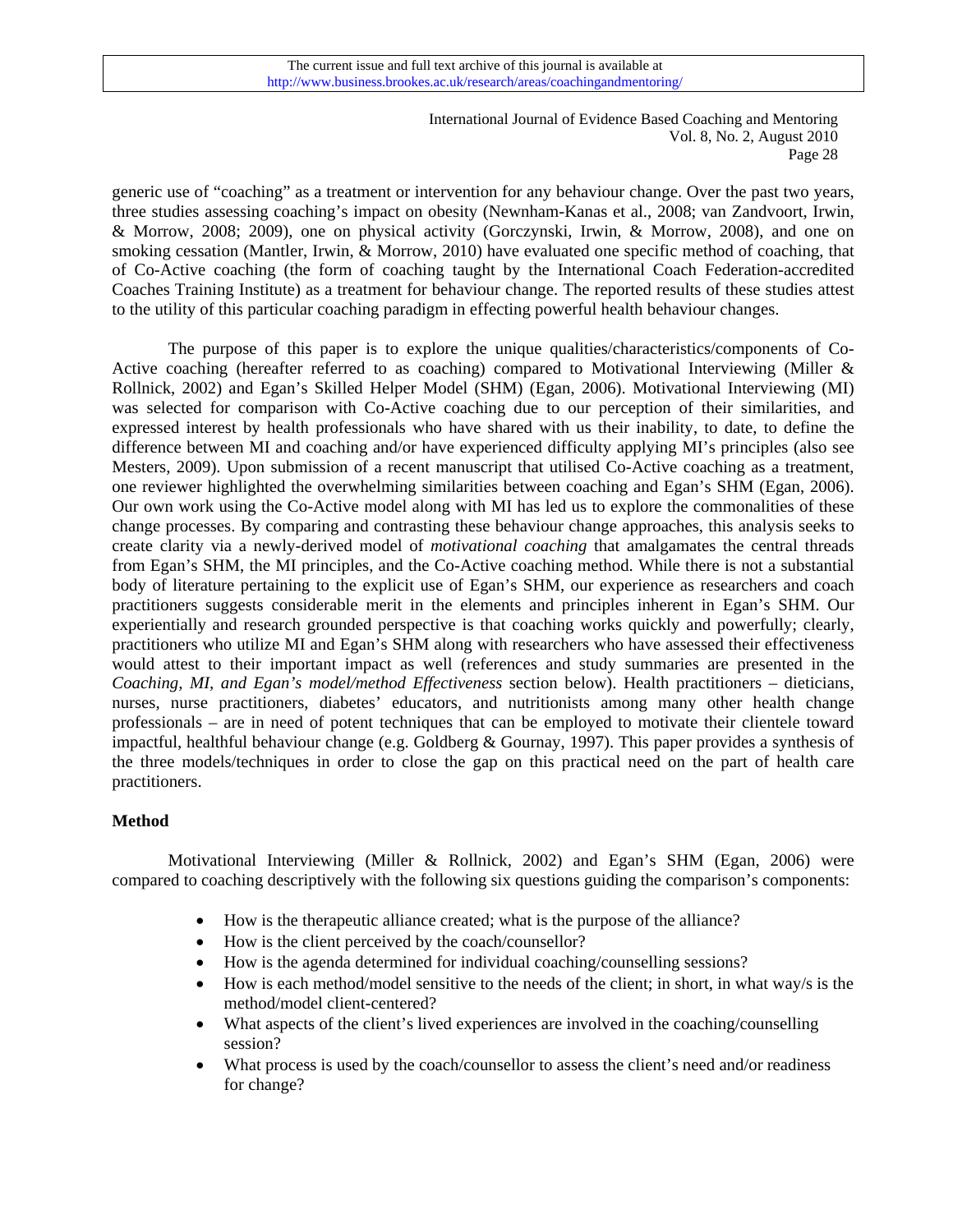These six questions have been addressed in the written explanation of the three models/methods (below) providing clear points of reference for the comparison between coaching and MI and coaching and Egan's SHM. The following primary sources were used for describing the models/method presented throughout the paper: Egan, 2006; Miller and Rollnick, 1995; 2002; and Whitworth, Kimsey-House, and Sandahl, 1998; 2007.

In service of transparency, it should be noted that while the authors of this review are doctorally trained in health sciences, we also received supplementary coaching training through The Coaches Training Institute (CTI). The authors have previously conducted research assessing the effectiveness of Co-Active coaching as a behaviour change treatment (e.g. Newnham-Kanas, Irwin & Morrow, 2008; Gorczynski, Irwin, & Morrow, 2008; Mantler, Irwin, & Morrow, 2010; van Zandvoort, Irwin, & Morrow, 2008; 2009). We also want to note that there has been no collaboration, sponsorship, or professional affiliation with CTI.

 Each model/method is described briefly and there follows an introduction to current research using each model/method as a behaviour change treatment. A discussion concerning the similarities and differences of MI and Egan's SHM compared to coaching is provided and amplified by summary Table 1. The concluding comments include a derivative model incorporating the functional features from each of the three models.

| Model/Method                        | <b>Motivational Interviewing</b>                                                                                                                                                                 | <b>Co-Active Life Coaching</b>                                                                                                                                                                                                                                                                                                                                         | <b>Egan's Self-Helper Model</b>                                                                                                 |
|-------------------------------------|--------------------------------------------------------------------------------------------------------------------------------------------------------------------------------------------------|------------------------------------------------------------------------------------------------------------------------------------------------------------------------------------------------------------------------------------------------------------------------------------------------------------------------------------------------------------------------|---------------------------------------------------------------------------------------------------------------------------------|
| Therapeutic                         | In MI, motivation can arise from                                                                                                                                                                 | Referred to as the Designed Alliance                                                                                                                                                                                                                                                                                                                                   | The client and counsellor                                                                                                       |
| Alliance                            | the interaction between two                                                                                                                                                                      | whereby the coach and client create a                                                                                                                                                                                                                                                                                                                                  | alliance is co-constructed by                                                                                                   |
|                                     | people. The client is viewed as an                                                                                                                                                               | relationship that fits their working and                                                                                                                                                                                                                                                                                                                               | the client and counsellor. Egan                                                                                                 |
|                                     | expert and the counsellor is                                                                                                                                                                     | learning styles and is respectful of the                                                                                                                                                                                                                                                                                                                               | believes that change is                                                                                                         |
|                                     | viewed as a catalyst in                                                                                                                                                                          | communication approach that works                                                                                                                                                                                                                                                                                                                                      | facilitated through the                                                                                                         |
|                                     | accelerating change by aiding the                                                                                                                                                                | best for them. The coach is viewed as                                                                                                                                                                                                                                                                                                                                  | relationship itself, the work that                                                                                              |
|                                     | client in clarifying their reasons                                                                                                                                                               | the catalyst for change and the power                                                                                                                                                                                                                                                                                                                                  | is done, and the outcomes that                                                                                                  |
|                                     | for change and helping them<br>create a change plan.                                                                                                                                             | of coaching is in the designed alliance.                                                                                                                                                                                                                                                                                                                               | are achieved.                                                                                                                   |
| View of Client                      | It is presumed by counsellors that<br>the client is able to increase<br>intrinsic motivation and provide<br>solutions to serve his/her own<br>goals and values in order to<br>facilitate change. | Coaching is based on the fundamental<br>principle, from the coach's point of<br>view, that nothing is wrong with the<br>client and that the client is neither<br>broken nor in need of fixing but is<br>naturally creative, resourceful, and<br>whole (NCRW). Clients are recognized<br>as being the person who knows what is<br>best for them and have the answers or | Counsellors do not view their<br>clients as victims but as equal<br>contributors that influence the<br>process of their change. |
|                                     |                                                                                                                                                                                                  | are capable of finding the answers they<br>need.                                                                                                                                                                                                                                                                                                                       |                                                                                                                                 |
| Agenda Selection                    | Determined by the client                                                                                                                                                                         | Determined by the client                                                                                                                                                                                                                                                                                                                                               | Determined by the client                                                                                                        |
| Aspect of client's<br>life involved | Focused on specific aspects of a<br>client's life. Impact of change on<br>the client's whole life not<br>stressed.                                                                               | Involves client's whole life.                                                                                                                                                                                                                                                                                                                                          | Involves client's whole life<br>with specific emphasis on<br>socio-cultural influences.                                         |
| Flexibility of<br>coach/counsellor  | Counsellors move with their<br>clients and in order to maintain<br>positive therapeutic outcomes,<br>counsellors must "roll with<br>resistance" rather than challenge                            | "Dance in the moment" refers to the<br>flexibility and willingness of the coach<br>to go in the client's direction to meet<br>the needs of the client. It involves<br>listening at a very deep level to                                                                                                                                                                | Egan's model provides great<br>flexibility for counsellors to<br>move with clients depending on<br>the moment.                  |

*Table 1 - Comparison Among Techniques Utilised by MI, Coaching, and Egan*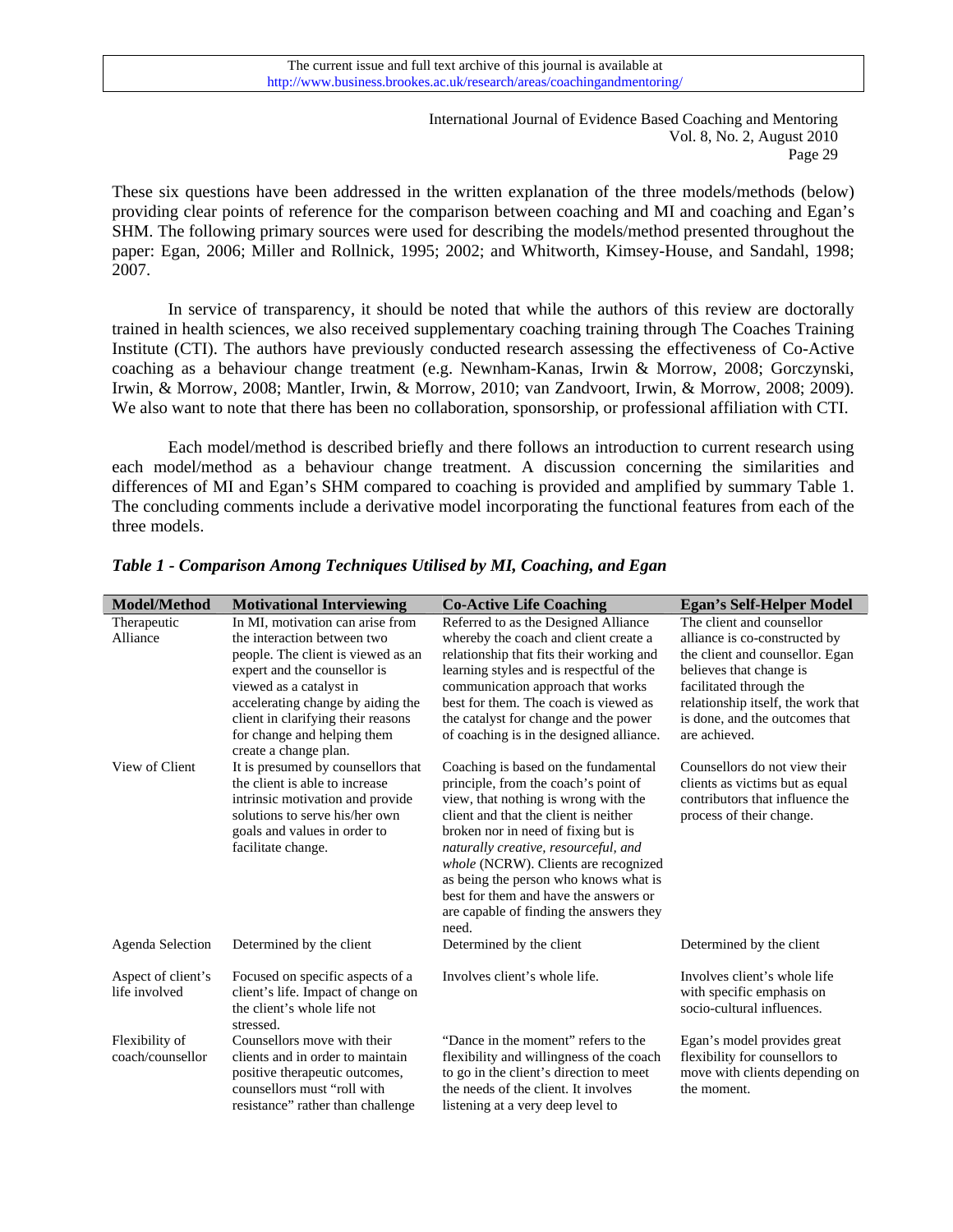$\overline{a}$ 

#### International Journal of Evidence Based Coaching and Mentoring Vol. 8, No. 2, August 2010 Page 30

|                                      | it. Resnicow and colleagues<br>(2002) stated that MI is more like<br>a dance rather than a wrestling<br>match.                                                                                                                                                                                                                                                                                                                                                                                                                                                                                              | determine what is most important for<br>clients based on their agenda.                                                                                                                                                                                                                                                                                                                                                                                            |                                                                                                                                                                                                                                                                                                                                                                                                                                                      |
|--------------------------------------|-------------------------------------------------------------------------------------------------------------------------------------------------------------------------------------------------------------------------------------------------------------------------------------------------------------------------------------------------------------------------------------------------------------------------------------------------------------------------------------------------------------------------------------------------------------------------------------------------------------|-------------------------------------------------------------------------------------------------------------------------------------------------------------------------------------------------------------------------------------------------------------------------------------------------------------------------------------------------------------------------------------------------------------------------------------------------------------------|------------------------------------------------------------------------------------------------------------------------------------------------------------------------------------------------------------------------------------------------------------------------------------------------------------------------------------------------------------------------------------------------------------------------------------------------------|
| Process used to<br>facilitate change | Two phases: 1) Building<br>motivation for change; and 2)<br>Strengthening the commitment to<br>change.                                                                                                                                                                                                                                                                                                                                                                                                                                                                                                      | Three principles: 1) Fulfillment; 2)<br>Balance; and 3) Process.                                                                                                                                                                                                                                                                                                                                                                                                  | Three stage model: 1) What's<br>going on; 2) What solutions<br>make sense for me; and 3) How<br>do I get what I need or want.                                                                                                                                                                                                                                                                                                                        |
| Listening                            | Referred to as reflective listening.<br>The key to this technique is how<br>the counsellor responds to what<br>clients say. The essence of this<br>form of listening is about making<br>a guess as to what the client really<br>means.                                                                                                                                                                                                                                                                                                                                                                      | Includes three levels of listening:<br>Level I - coach's internal dialogue<br>Level $II$ – focused listening on the<br>client<br>Level III – wide range of listening that<br>picks up on clients' emotion, body<br>language, and the surrounding<br>environment.                                                                                                                                                                                                  | Empathic listening is used in<br>the Egan model and focuses on<br>attending, observing, and<br>listening to the client $-$ a way<br>of "being with" the client. Egan<br>contends that this form of<br>listening is driven by the value<br>of empathy and is a way for the<br>coach to get inside the client's<br>world. In this model, the<br>counsellor's internal dialogue<br>is referred to as the "internal"<br>conversation" of the counsellor. |
| Self-Management                      | MI counsellors work diligently to<br>self-manage by reconnecting with<br>clients if they slip into their<br>internal dialogue. Counsellors<br>will provide advice if it is<br>requested or permission is granted<br>by clients and it is viewed as<br>aiding clients to meet their goals.                                                                                                                                                                                                                                                                                                                   | Self-management is about awareness<br>and recovery. It is the role of coaches<br>to become aware of when they are<br>distracted and it is their responsibility<br>to reconnect back with the client.<br>Coaches manage the urge to provide<br>opinions and advice in situations such<br>as these in order to keep focus on what<br>best serves the interest of the client.<br>However, advice is provided if<br>requested or in service of the client's<br>goals. | Counsellors are constantly self-<br>managing and are actually<br>aware of when their own<br>thoughts, feelings, or<br>judgements have been triggered<br>by something the client has<br>said. Advice giving is viewed<br>as robbing clients of self-<br>responsibility. Therefore,<br>counsellors do not set out to<br>provide opinions and/or advice<br>unless it is in service of or<br>requested by the client.                                    |
| Intuition                            | Based on reflective listening, the<br>counsellor's intuition is essential<br>in determining what the client<br>really means. It is not implicitly<br>stated or defined in MI, but based<br>on the coaching definition, it is<br>present in both phases. The<br>counsellor's intuition is<br>imperative in determining<br>whether the client is ready to<br>move from phase I to phase II of<br>the MI method. A client may not<br>always be aware of whether they<br>are capable of making the leap<br>into action – counsellor intuition<br>and expertise are heavily relied on<br>during this transition. | A coach's <i>intuition</i> is incredibly<br>valuable to the coaching relationship.<br>When coaches are able to fully trust<br>their intuition, it provides an<br>opportunity for clients to explore ideas,<br>thoughts, and feelings that may not<br>have been conscious to the client. By<br>experiencing the coach's intuition,<br>clients may in turn connect with a<br>greater awareness to their own<br>intuition.                                           | Egan's model, like coaching,<br>relies heavily on the<br>counsellor's intuition. In<br>Egan's model, intuition is<br>viewed as a form of self-<br>consciousness and refers to it<br>as a virtual second channel.<br>This second channel provides<br>information to coaches on their<br>own nonverbal behaviour,<br>feelings, and emotions.                                                                                                           |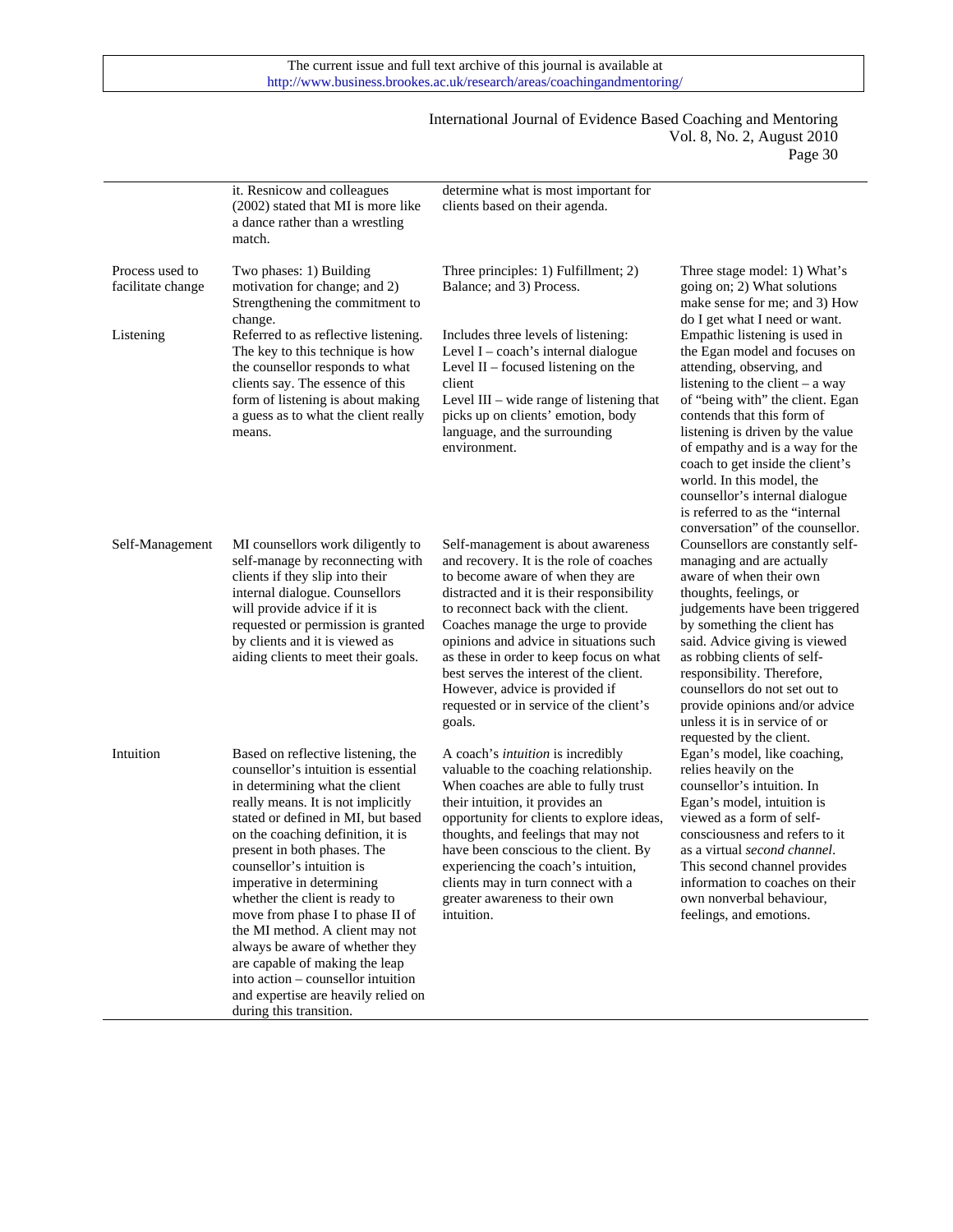#### **Findings**

#### *Model/Method Summary*

 *Co-Active coaching -* The Co-Active model (Whitworth, Kimsey-House, and Sandahl, 1998; 2007) graphically depicts the essence of the coaching training delivered by its creators. The *Co-Active* portion of its title refers to the collaborative interaction between coach and client based on the assumption of strength and capability of the client to determine what is best for him or her. It is a directed and structured *conversation* because it is emboldened by respect, openness, compassion, empathy, and authenticity on behalf of the coach and client. The coach's role is to empower clients to make choices based on their values; to hold clients accountable for their decisions and actions; and to support clients either in selflearning and/or moving forward towards their goals. This model uses three life principles as forms of coaching; the structure utilised is dependent on the client's needs. Fulfilment coaching is used to explore what it means for each client to live true to his/her values (fulfil those values) in his/her life; balance coaching is selected to provide alternative perspectives on recurring issues (ones where the client is stuck or overwhelmed) and to develop potential, planned, alternative courses of action to which a client can commit; and process coaching is chosen to address the internal emotional experience of the client and what is happening within him/her in the way s/he experiences life at the present moment in time.

 *Motivational Interviewing -* Motivational interviewing (MI) represents about a quarter century of an interview style that is designed to resolve client ambivalence in service of moving toward change (Arkowitz, Westra, Miller, & Rollnick, 2008). Historically this is a significant paradigm shift from other counselling techniques. MI focuses on the behaviour of the counsellor as a key element in creating a relationship within which clients can accomplish change easily. The core of learning in MI is represented in this particular focus. MI is considered more of a style of therapy grounded on a set of principles (express empathy, develop discrepancy, roll with resistance, and support self-efficacy) rather than a set of particular techniques (Miller & Rollnick, 1995). As a definition, MI's founders state that it is "a client-centered, directive method for enhancing intrinsic motivation to change by exploring and resolving ambivalence" (Miller & Rollnick, 2002, p.25).

Motivational interviewing is characterized by the following seven key points (Rollnick & Miller, 1995):

1) change must be elicited by the client and not imposed by the counsellor;

2) clients are responsible for articulating and resolving their own ambivalence;

3) counsellors do not persuade their clients to resolve ambivalence;

4) counsellors generally take a gentle approach that elicits change from clients;

5) counsellors are focused in helping clients examine and resolve ambivalence;

6) readiness to change fluctuates depending on the interpersonal interaction between counsellor and client;

7) the counsellor/client relationship is a partnership where the counsellor respects the client's autonomy.

The founders of this method (Miller and Rollnick) have conceptualized the MI process in two phases. Phase I centres on building motivation for change. Some clients enter counselling already convinced that there are multiple reasons to change. These clients may have little use for Phase I except to clarify those reasons from the client's perspective. Clients who are not as clear about their reasons for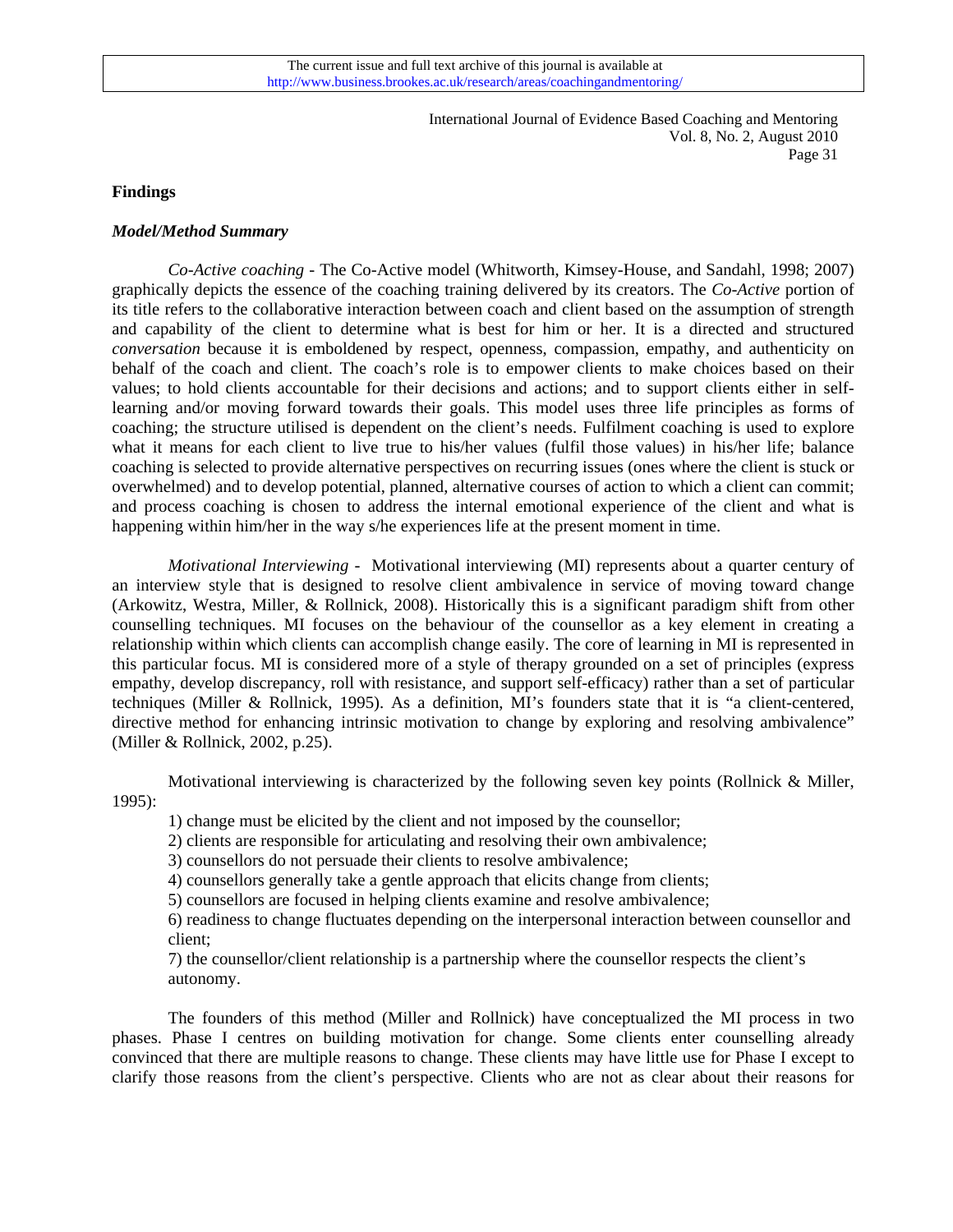change first must determine how important change is to them as well as their confidence that they can actually make the changes needed to meet their desired goals.

 Phase II focuses on strengthening the commitment to change. This phase is entered when clients have reached a point of readiness, itself the essence or *sine qua non o*f MI, and the counsellor recognizes that change should be initiated. Clients are expected both to elicit and be explicit about what they want and plan to do. This change plan involves: 1) setting goals; 2) considering change options; 3) arriving at a plan; and 4) obtaining commitment. Commitment to a change plan concludes the cycle of MI. This method is a style of counselling and psychotherapy which stems from a flexible approach that can be used on its own, in conjunction with another approach, or as an adjunct to another therapy (Arkowitz et al., 2008).

*Table 2 - Background Comparison of the Three Models ~ MI, Coaching, and Egan's SHM* 

| <b>Model/Method</b>      | <b>Motivational Interviewing Co-Active Life Coaching</b> |                                                 | <b>Egan's Self-Helper Model</b>          |
|--------------------------|----------------------------------------------------------|-------------------------------------------------|------------------------------------------|
| Founders                 | Dr. William R. Miller and Dr.                            | Laura Whitworth and Karen and Henry             | Dr. Gerard Egan                          |
|                          | Stephen Rollnick                                         | Kimsey-House                                    |                                          |
| Year Developed           | 1983                                                     | 1992                                            | 1986                                     |
| <b>Training Required</b> | There is not a standardized                              | Prerequisites for certification include         | There is not a standardized training     |
|                          | training package or training                             | completion of the first four Co-Active          | program for Egan's Helper Model.         |
|                          | requirement to be considered a                           | core coaching courses – Fundamentals of         | Some universities offer this training as |
|                          | Motivational Interviewer.                                | Co-Active coaching, Fulfillment,                | part of their psychotherapy or           |
|                          | Training programs that are.                              | Balance, and Process. Certification             | counsellor curriculum. For example,      |
|                          | offered varying in the number                            | includes the completion of a six-month          | the Kelowna College of Professional      |
|                          | of days and hours involved in                            | certification program offered by the            | Counselling in British Columbia offer    |
|                          | training. This form of training                          | Coaches Training Institute along with an        | a number of courses in their program     |
|                          | does appear to be geared                                 | established relationship with a Certified       | that emphasize solution focused          |
|                          | towards health professionals.                            | Professional Co-Active Coach (CPCC), $\epsilon$ | modalities and the works of Egan are.    |
|                          |                                                          | Professional Certified Coach (PCC) or a         | used in some of the curriculum. The      |
|                          |                                                          | Master Certified Coach (MCC) from the           | UK College of Holistic Training offers   |
|                          |                                                          | International Coaching Federation. After        | a certificate in Skilled Helper          |
|                          |                                                          | successful completion of the program            | Counselling and an online coaching       |
|                          |                                                          | students are eligible to take the written       | program that is available to             |
|                          |                                                          | and oral certification exam. Any                | international individuals. The program   |
|                          |                                                          | individual regardless of their previous         | lasts anywhere from one to three         |
|                          |                                                          | training or occupation may apply for the        | months.                                  |
|                          |                                                          | course work and certification program.          | Egan training does appear to be geared   |
|                          |                                                          |                                                 | towards individuals enrolled in a        |
|                          |                                                          |                                                 | counselling program. However,            |
|                          |                                                          |                                                 | programs do exist without any            |
|                          |                                                          |                                                 | prerequisites.                           |
| Primary Goal             | To elicit behaviour change by                            | To assist clients in creating the life they     | To aide clients in managing their        |
|                          | helping clients to explore and                           | want by forwarding the action and               | problems in living more effectively      |
|                          | resolve ambivalence (Miller &                            | deepening the learning through                  | and develop life-enhancing un-used       |
|                          | Rollnick, 1991).                                         | discovery, awareness, and choice                | opportunities more fully (Egan, 2006).   |
|                          |                                                          | (Whitworth, Kimsey-House, & Sandahl,            |                                          |
|                          |                                                          | 2007).                                          |                                          |

 *Egan's Skilled Helper Model (SHM) -* Egan's SHM (Egan, 2006) is described as a client-centered and systematic approach to 'helping'. It is typified more as a framework for conceptualizing the helping process than a theoretically-derived model. Metaphorically, Egan's SHM is compared to a map in that the map helps the skilled helper to know where to go with a client; the intended goals of the model are to help people become better at helping themselves in their everyday lives and/or manage their problems in living more effectively and develop unused opportunities more fully. The role of clients is to commit themselves to the helping process and capitalize on what they learn from the helping sessions to manage the challenges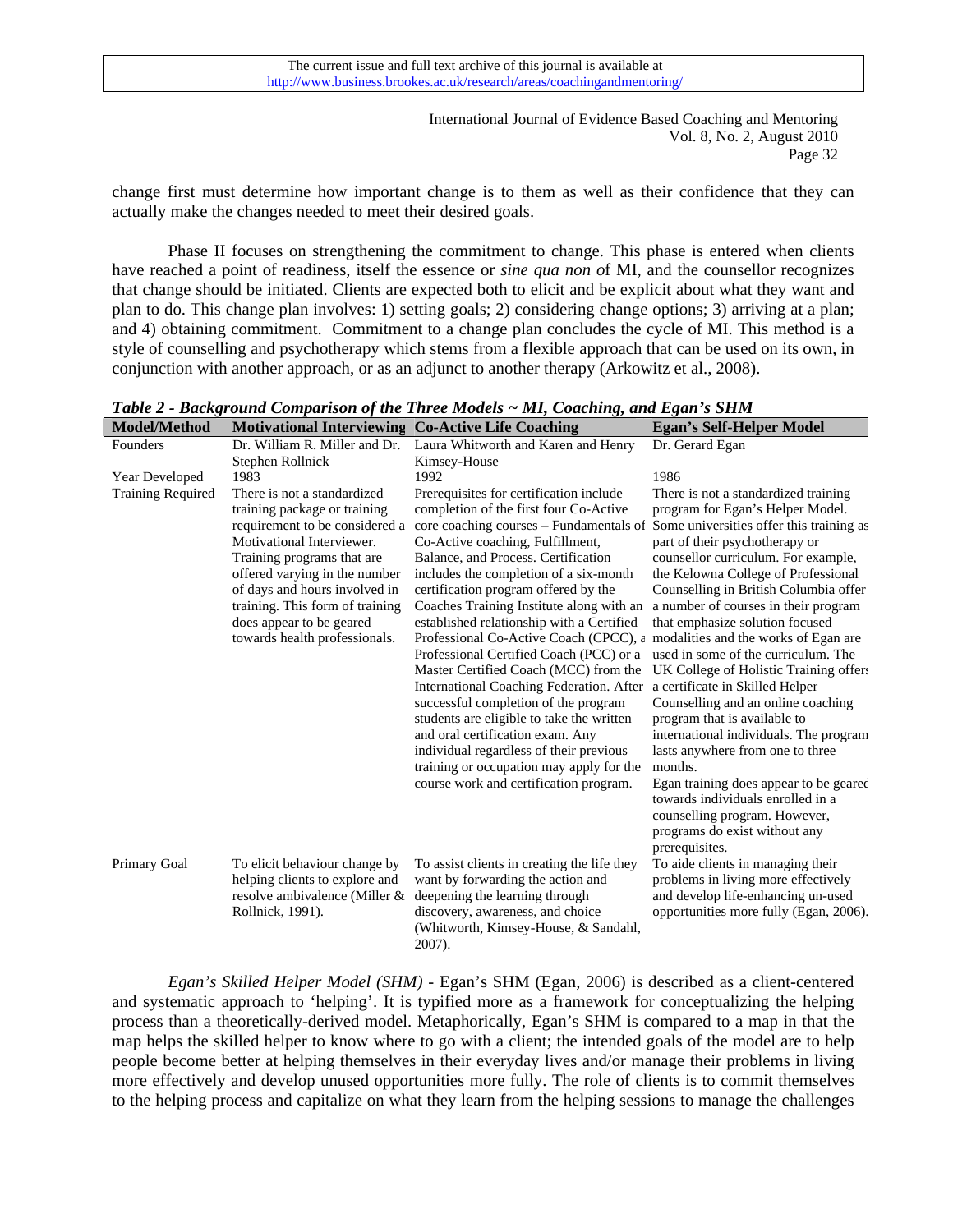of their life more effectively. The model emphasizes empowerment and consists of three stages each with its own fundamental question for clients to consider: 1) what's going on?; 2) what solutions make sense for me?; and 3) how do I get what I need or want? Within each stage, specific tasks are provided to answer the underlying questions but these tasks are not restricted to the stage under which they are described. In stage I, clients are provided with the opportunity to share their story. This creates an opportunity for the counsellor to work with the client to develop new perspectives and reframe his/her story. In stage II, counsellors help clients discover possibilities that will lead to a clearer future; and stage III is geared towards action. Egan's SHM has undergone a variety of iterations (1975; 1982; 1990; 2006); within this paper, coaching will be compared to its most recent version (2006). Table 2 above provides key comparative and background information regarding each model/method.

#### *Coaching, MI, and Skilled Helper Model/Method Effectiveness*

 As mentioned in the introduction, life coaching is a relatively new area of research with respect to its application in the health field. Over the past two years, four studies have evaluated and reported the effectiveness of Co-Active coaching as a behaviour change treatment in the areas of obesity, physical activity, and smoking cessation (Newnham-Kanas, Irwin & Morrow, 2008; Gorczynski, Morrow & Irwin, 2008; Mantler, Irwin & Morrow., 2010; van Zandvoort, Irwin, & Morrow, 2008; 2009). Although coaching research is in its infancy, MI has been used for several years as a successful intervention in research with a specific emphasis on addictions or addictive behaviours primarily associated with alcohol use (Brown & Miller, 1993; Miller, 1998; Miller, Yahne, & Tonigan, 2003). However, more recently, MI has been utilised to address health behaviours and conditions with continued success in areas such as: smoking (Butler, Rollnick, Cohen, Bachman, Russell, & Stott, 1999); diet (Berg-Smith, Stevens, Brown, Van Horn, Gernhofer, Peters, et al., 1999); physical activity (Harland, White, Drinkwater, Chinn, Farr, & Howel, 1999); medical screening (Taplin, Barlow, Ludman, MacLehose, Meyer, Seger et al., 2000); diabetes control (Doherty, Hall, James, Roberts, & Simpson, 2000); and medical adherence (DiIorio, Resnicow, McDonnell, Soet, McCarty, Yeager, 2003). Similar to MI, Egan's SHM has been applied to specialist client populations and contexts with reported success with: sexual abuse (Hall & Lloyd, 1993); student counselling (Stein, 1999); counselling primary health care (Hudson-Allez, 1997); and training nurses and other health professionals (Arnold & Boggs, 1995; Freshwater, 2003). Despite the fact that Egan's SHM has been used with specialized populations, there was no research located that sought to assess its effectiveness specifically as a behaviour change intervention (Egan's SHM is primarily cited as a viable treatment method in textbooks and handbooks that are aimed at treating specialized populations such as victims of sexual abuse). The results from studies that assessed coaching's and MI's findings regarding behaviour changes are summarized in Table 3 below.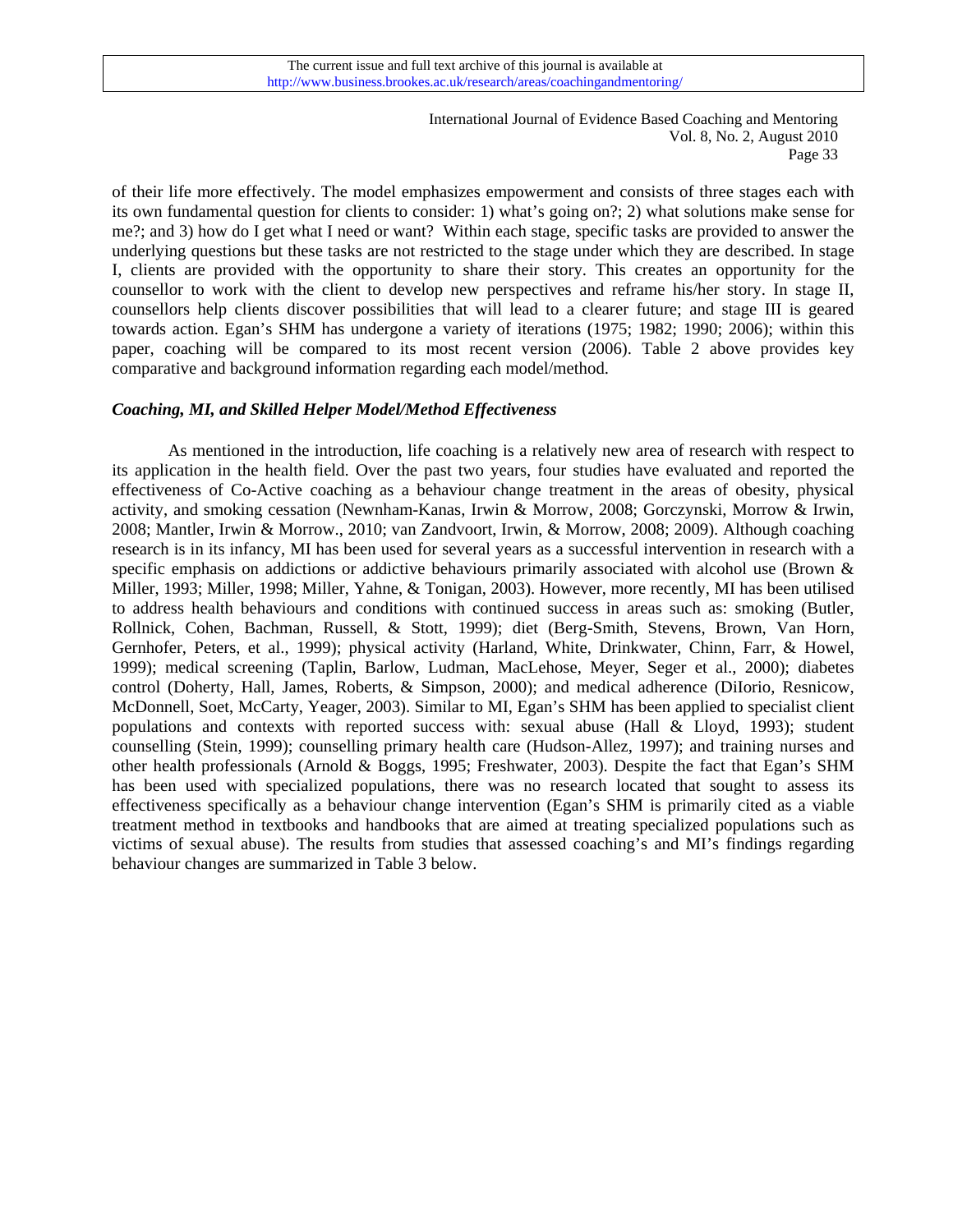## *Table 3 - Summary of Study Results Utilizing MI, Coaching, or, Egan in Health Behaviour Interventions*

| <b>Authors</b>                                                                                           | Year             | Participants                                                                          | <b>Results</b>                                                                                                                                                                                                                                                                                                                                                                                                      |
|----------------------------------------------------------------------------------------------------------|------------------|---------------------------------------------------------------------------------------|---------------------------------------------------------------------------------------------------------------------------------------------------------------------------------------------------------------------------------------------------------------------------------------------------------------------------------------------------------------------------------------------------------------------|
|                                                                                                          | <b>Published</b> |                                                                                       |                                                                                                                                                                                                                                                                                                                                                                                                                     |
| Berg-Smith, S. M., Stevens,<br>V. J., Brown, K. M., Van<br>Horn. L., Gernhofer, N.,<br>Peters, E. et al. | 1999             | $(13-17 \text{ yrs})$ dealing<br>with dietary issues.                                 | Youth and adolescent Overall, the intervention successfully re-engaged participants<br>in personalized goal setting, and appeared to increase and<br>renew adherence to the DISC dietary<br>guidelines.                                                                                                                                                                                                             |
| Butler, C.C., Rollnick, S.,<br>Cohen, D., Bachman, M.,<br>Russell, I., & Stott, N.                       | 1999             | Cigarette smokers<br>$(28-55 \text{ yrs}).$                                           | Significantly more patients in the motivational consulting<br>group reported not smoking in the previous 24 hours                                                                                                                                                                                                                                                                                                   |
| DiIorio, C., Resnicow, K.,<br>McDonnell, M., Soet, J.,                                                   | 2003             | Women with HIV.                                                                       | $(P = 0.01)$ , delaying their first cigarette of the day more than<br>five minutes after waking ( $P = 0.01$ ), making an attempt to<br>quit lasting at least a week during follow-up ( $P = 0.04$ ), and<br>being in a more ready stage of change ( $P = 0.05$ ).<br>Mean scores on ratings of missed medications were lower for<br>participants in the intervention group than those in the control               |
| McCarty, F., Yeager, K.                                                                                  |                  |                                                                                       | group. Although there were no significant differences in the<br>number of medications missed during the past 4 days,<br>participants in the MI group reported being more likely to<br>follow the medication regimen as prescribed by their health<br>care provider.                                                                                                                                                 |
| Doherty, Y., Hall, D., James,<br>P.T., Roberts, S.H., &<br>Simpson, J.                                   | 2000             | Health care workers.                                                                  | This was a feasibility study that examined whether skills in<br>counselling behaviour change may help staff working in<br>diabetes care to facilitate self-management in people with<br>diabetes. The findings suggest that the stages of change<br>model, motivational interviewing and behavioural techniques<br>are relevant to work in this area.                                                               |
| Gorczynski, P., Morrow, D.,<br>& Irwin, J.D.                                                             | 2008             | Inactive youth (12-<br>14).                                                           | Physical activity increased for one participant while the other<br>participants' physical activity remained unchanged. No<br>significant changes occurred in self-efficacy, social support,<br>and perceived behavioural control with specific regard to<br>becoming more physically active.                                                                                                                        |
| Harland, J., White, M.,<br>Drinkwater, C., Chinn, D.,<br>Farr, L., & Howel, D.                           | 1999             | Adults (40-64 yrs)                                                                    | More participants in the intervention group reported increased<br>physical activity scores at 12 weeks than controls (38% $v$ 16%,<br>difference 22%, 95% confidence interval for difference 13% to<br>32%), with a 55% increase observed in those offered six<br>interviews plus vouchers. Vigorous activity increased in 29%<br>of intervention participants and 11% of controls (difference<br>18%, 10% to 26%). |
| Miller, W.R., Yahne, C.E., & 2003<br>Tonigan, S.J.                                                       |                  | In- and outpatients<br>entering public<br>agencies for treatment<br>of drug problems. | Contrary to prior reports, MI showed no effect on drug use<br>outcomes when added to inpatient or outpatient treatment,<br>although both groups showed substantial increases in<br>abstinence from illicit drugs and alcohol.                                                                                                                                                                                       |
| Newnham-Kanas, C., Irwin,<br>J.D., & Morrow, D.                                                          | 2008             | Obese adults (35-55).                                                                 | Significant decreases in waist circumference ( $p = 0.032$ ) and<br>increases in self-esteem ( $p = 0.01$ ) and functional health status<br>$(p = 0.01)$ were found. Qualitatively, participants reported an<br>increase in daily physical activity and healthier dietary choices<br>feelings of optimism, and greater self-acceptance.                                                                             |
| van Zandvoort M., Irwin, J.<br>D., & Morrow, D.                                                          | 2009             | Female university<br>students (17-24 yrs)                                             | At the conclusion of the study period, participants attributed<br>enhanced self-acceptance; living healthier lifestyles; and<br>making themselves a priority to their coaching experience.<br>They appreciated being treated as the expert in their lives.                                                                                                                                                          |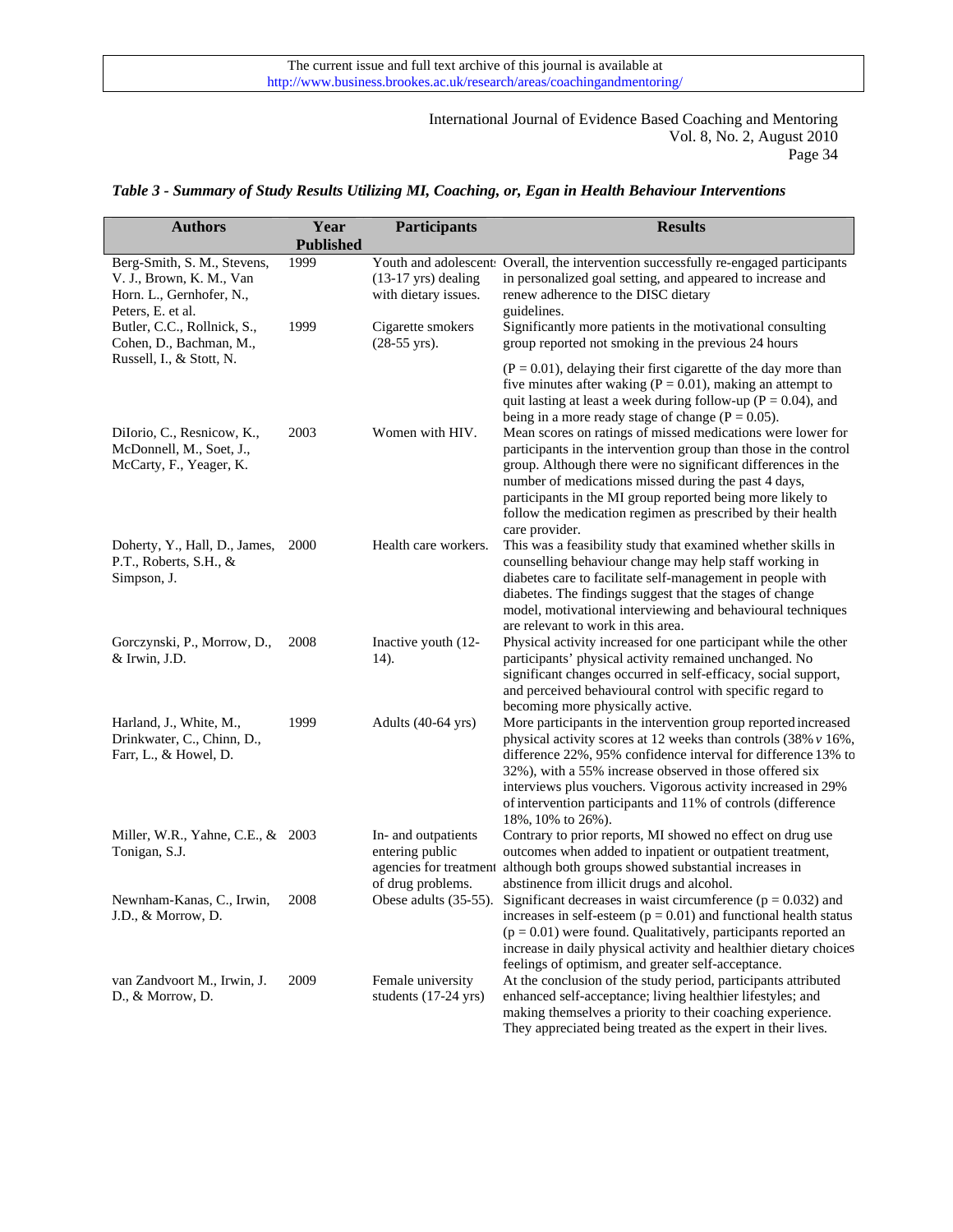## *Similarities and Differences Among the Models/Methods*

*How is the therapeutic alliance created; what is the purpose of the alliance?* Similarities and differences exist when considering the therapeutic alliance for MI and coaching. Both methods view the client as expert and assert that the power of the coaching/counselling relationship enables change to take place for the client. In MI, the first session involves establishing the fundamental ground rules and administrative procedures, exploring the current state of the client, and designing what the future looks like for clients. All of these features are similar to those employed in coaching. However, in MI, there is not a mutual responsibility to define and design the counselling relationship. Clients are not involved in determining how they are going to be counselled. For example, the counsellor does not inquire whether clients want homework, how they want to be held accountable, or if they would prefer a gentler counsellor or one who is more direct. In addition, more emphasis is placed within MI on the counsellor's role than is the case with coaching's reliance on the client's ability to make changes in his/her life. In coaching, if resistance appears, the coach views this as an opportunity to explore what is behind that resistance with emphasis on the client's experience of resistance. In MI, if resistance increases within the client, it is viewed as a problem in the interpersonal context between client and counsellor; in fact, within MI, resistance is perceived as a clear indicator of lack of readiness on the part of the client. Specifically, in MI, perceived resistance is more attributed to the counsellor's style of counselling, not to anything about the client. Readiness is the key variable in the change process within MI. While the apparent difference in this readiness feature might point toward coaching's more client-empowered approach to the collaborative relationship between coach and client, it also might reflect the semantics of the MI approach in not pushing past client readiness.

 The designed alliance between client and counsellor inherent within the Egan SHM aligns directly with the Co-Active model in that the alliance is co-constructed by the client and counsellor/coach and is usually established within the first few sessions. Egan, like the founders of the Co-Active model, place special emphasis on the importance of the therapeutic/designed alliance in fostering change.

*How is the client perceived by the coach/counsellor?* The most fundamental aspect of all three models or methods is the reliance on asking questions of the client versus providing answers, advice, or solutions for the client. The most impactful questions are those that are open-ended ones that invite the client to explore and experience *what* is happening with him or her rather than analyze or assess *why* and/or *how* events or issues are affecting them. Thus, the most potent questions tend to be ones like, *what is important about \_\_\_\_\_ to you? What is \_\_\_\_\_ like for you? Say more about \_\_\_\_\_\_.* Part of the power in asking questions comes from how the client is perceived by the coach or counsellor. Coaching is based on the premise, from the coach's point of view, that nothing is wrong with the client and that the client is neither broken or in need of fixing. Instead, in coaching (CTI) terminology, the client is perceived as *naturally creative, resourceful, and whole*. The coach's primary role is to ask open-ended questions that invite discovery, learning, and potentially, change. By asking powerful questions, the coach assists clients in discovering how well they know themselves, their strengths, and their limitations. By answering the questions posed by the coach, clients are able to uncover what they know to be true about themselves, that is, they are encouraged to and can articulate and do know what they want, what they fear, what motivates them, their vision, and their purpose. When clients create their own answers, their solutions are more adhesive, resourceful, and effective, thereby often resulting in a higher level of commitment to change. This enables and empowers clients to follow through with action in the direction of their desired change.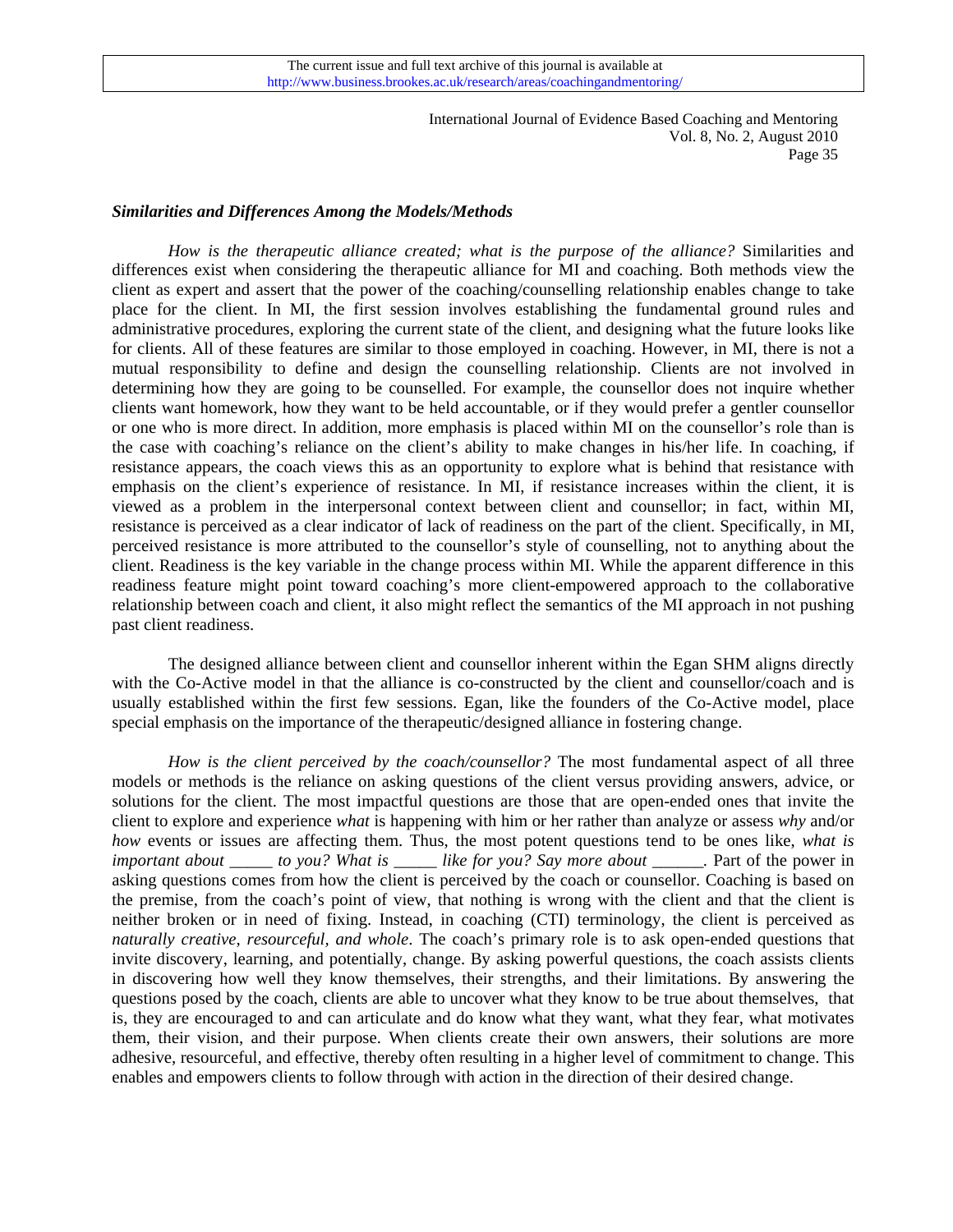Within the underlying spirit of MI, the term autonomy highlights the importance of the client taking responsibility for his/her change. It is assumed that the client is *creative* and *resourceful* with an individual ability to increase intrinsic motivation and provide solutions to serve his/her own goals and values in order to facilitate change. Even though MI traditionally has dealt with clients who have addiction issues, MI, comparable to the coaching model, does not subscribe to labels, such as alcoholic. MI deals with client behaviours and avoids clinical terms that may take away from, compartmentalize, or minimize the subjective experience.

Coaching's basic premise that the client is naturally creative, resourceful, and whole again aligns very closely with the Egan model. The fact that Egan's model focuses on partnered learning – the "skilled helper" in the model's ascription – and, comparable to both coaching and MI, Egan uses the term 'client' instead of 'patient.' This highlights the important feature within all three models that clients are not perceived as needing to be fixed; instead, clients are seen as agents of change in their own lives. Egan's SHM endorses the findings of Bohart and Tallman (1999) regarding the self-healing nature of clients. That is, clients are the experts in their lives and by viewing clients as anything less deprives them of the full client-centered experience and subsequent learning that may ensue. However, Egan does deviate from MI and coaching by using the term "healing;" this may imply a grounding of the theory in the therapeutic tradition or a semantic notion of healthy behaviour change.

*How is the agenda determined for individual sessions?* The client in a coaching relationship determines the agenda, not the coach. This cornerstone of the Co-active coaching highlights that coaching is centred on achieving the results clients' want. The coach's role is to hold the overall or main agenda determined during the designed alliance wherein the client specified what s/he wanted from the coaching experience (e.g. to lose weight and increase physical activity). By assuming responsibility for maintaining the client's agenda, the coach makes certain that the client is always working towards fulfillment and balance and is experiencing fully the process of one's life even while exploring 'smaller' agendas (being late for work, having a squabble with a family member) in individual sessions.

Counsellors using MI believe that having the client set the agenda facilitates active participation in the counselling process and supports their belief in the autonomy of the client. At first glance, MI seems focused and goal directed towards the resolution of ambivalence. This might raise the question of whether the agenda actually comes from the client. However, it could be argued that clients seeking coaching are also in a state of fluctuation with the inability to make choices. Therefore, MI and coaching do align with respect to agenda determination.

Egan's approach and that of coaching are a little more obvious in their similarity regarding who determines the agenda for the session. One of the key values in the skilled helper model is that of keeping the client's agenda in focus. Emphasis is placed on the client's agenda and not what the counsellor thinks the agenda should be for the client. There is absolutely no apparent difference between the Egan and the coaching model in this regard.

*How is each method/model sensitive to the needs of the client; in short, in what way/s is the method/model client-centred?* Coaching sessions often involve constant shifting of themes and topics depending on the client's responses to questions posed by the coach; client and coach are said to *dance in the moment*. Dancing in the moment refers to the flexibility and willingness of the coach to change conversational direction to meet the needs of the client, while always maintaining a focus or connection to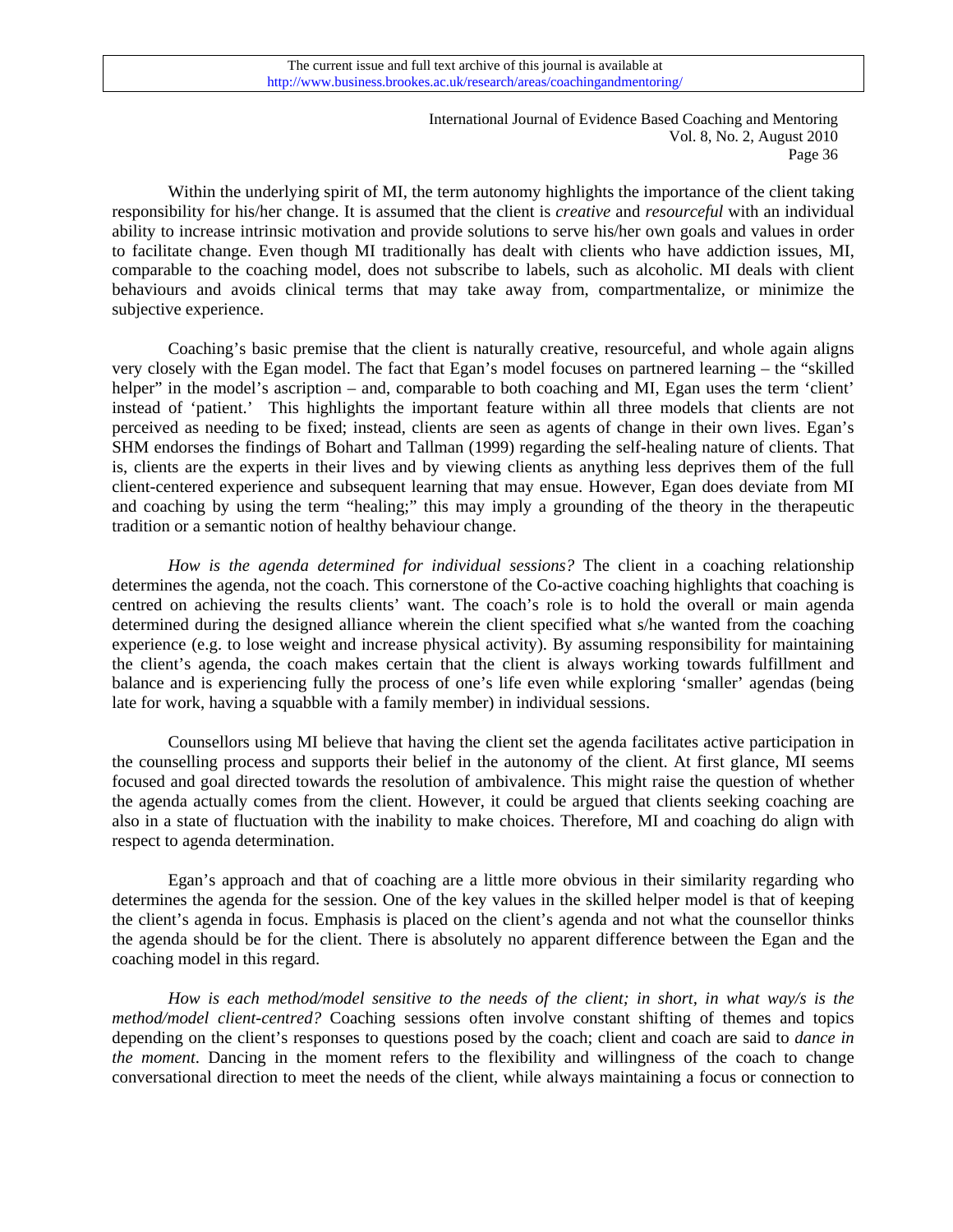the larger client-defined agenda. This aspect of the coaching model involves listening at a focused level of awareness in order to determine what is most important for clients based on their overall or main agenda.

The notion of dancing in the moment is not stated explicitly in the MI method. However, its inherent existence is evident when resistance surfaces in the client. In order to maintain positive therapeutic outcomes, counsellors must "roll with resistance" rather than challenge it (Resnicow, Dilorio, Soet, Borelli, Hecht & Ernst, 2002, p.445). Resnicow and colleagues (2002) stated that MI is more like a *dance* rather than a wrestling match between counsellor and client – a feeling of compliance and ease with the dance than the more frustrating sense of wrestling against a client. Also, this dance aspect is visible when one considers how the counsellor holds the client's agenda while following the client as the counsellor leads them in the direction that is most suitable to her/his needs. Similar to coaching, the client is the real lead in this dance.

Although Egan's SHM may appear as rigid because it involves sequential stages that must be followed, it provides considerable flexibility to move with clients depending on the issue under discussion at any given moment; the 'map' in the Egan SHM is malleable. It is not assumed that each client will need to begin at stage I or that a client who has completed stage II cannot return to stage I if needed. Comparable to both MI and coaching, Egan counsellors move *with* their clients in order to meet the clients' needs.

*What aspects of the client's lived experiences are involved in the coaching/counselling session?* As the coaching process evolves, change experienced by clients permeates into all aspects of their life; this is the reason that coaching involves *addressing the client's whole life*. The coaching model recognizes that the agenda that clients bring to their coaching session often will impact other parts of their lives. In the same way that the body's fascia tissue is completely interconnected – such that a change in the integrity of fascia in one area of the body impacts a seemingly disparate region of the body – so too does a seemingly unrelated aspect of a client's life impact their overall or whole life. Although individual sessions may address one issue that involves one particular component of a client's life, the choices made move the client towards creating a whole life that is more fulfilling, achieves better balance, and/or embodies a more successful life process.

The client's whole life is not explicitly highlighted as an important aspect of the MI method. This method of helping is a form of focused or guided counselling. When MI counsellors explore the advantages to change, other aspects of the client's life may emerge. Therefore, the awareness of how changes will impact other areas of the client's life is not overtly stressed in MI but seems implicit in the notion of enhancing intrinsic motivation to change by exploring and resolving ambivalence.

The Egan SHM addresses the client's whole life in a similar way to that of coaching. Moreover, the Egan SHM pays considerable attention to the socio-cultural settings in which the individual is experiencing life and/or will experience in his/her life. This includes different stages of human development, cultural influences, large institutions (e.g., government, organized religion), and personal settings (e.g., family, friends, work, etc.) (Wosket, 2006). Thus Egan's model is sensitive to whole life as environmental context.

*How does the coach/counsellor address the client's reason for seeking help?* Whitworth and colleagues (2007) state that the foundation of coaching is based on a belief in three key, interactive life principles – *fulfilment*, *balance*, and *process*. These, in turn, encapsulate what is referred to as the three core principles of the Co-Active model. The Co-Active style of coaching is predicated on the coach knowing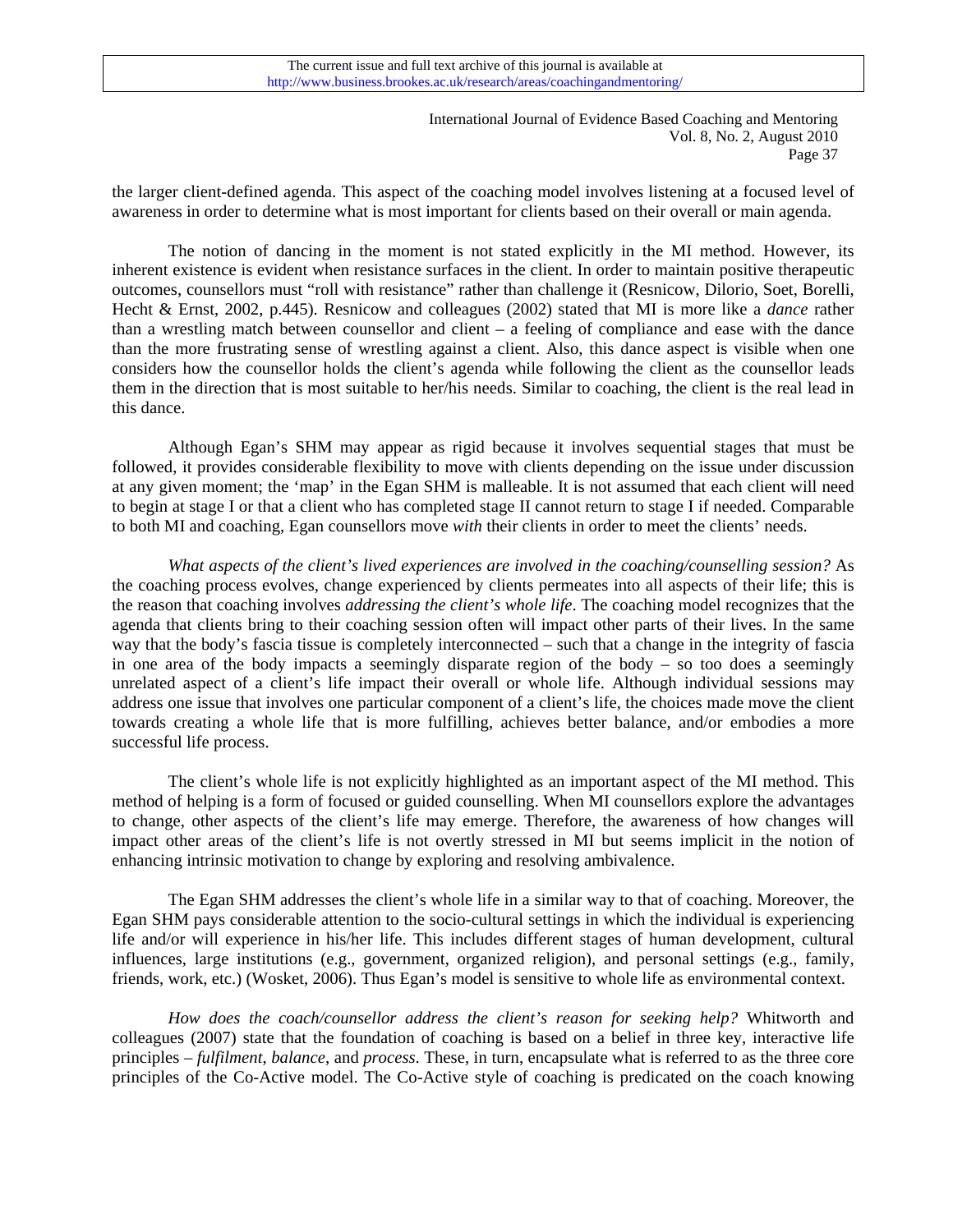from which life principle or coaching style s/he should access in order to serve the needs of each client in the best fashion.

Clients often seek coaching to address their longing for a feeling of being truly alive and complete. *Fulfillment* coaching is designed to assist clients in envisioning and moving toward a more gratifying life or lifestyle. Clients know that they are not living a life that is a true reflection of who they are and are looking toward the coaching process to help determine what will fill their heart and soul. This principle creates an opportunity for clients to discover and clarify their *values* in order for coaches to challenge clients to live a fulfilling life based on or in line with their values. Indeed, within coaching, values are regarded as the lights illuminating each client's path of fulfilment. Coaches use a number of practical ways to help their clients identify and clarify their personal definition of fulfillment. These may include: exploring clients' level of satisfaction in their life by using a 'wheel of life' representation of their values and other tools to determine areas that need improvement; determining whether clients are honouring their values in the decisions they make; helping clients envision their desired or 'future' self; co-creating an alluring or compelling life purpose; and investigating the different forms of dissonance that may arise when values are not being honoured.

The *balance* principle is a dynamic style of coaching used to explore additional opportunities and perspectives that clients are unable to see on their own. When clients are stuck in a particular perspective (the way it is, or, reminiscent of the often hyperbolized definition of insanity as the process of doing the same thing over and over again but expecting different results) the coach can utilize the balance style of coaching to move the client from a position of inertia/stuck-ness to one of being able to explore and evaluate possibilities leading to action. The coach and client work together to identify the current perspective of the client and to explore new perspectives. The development of new perspectives creates an opportunity for the client to realize he/she is in a position of choice and is actually capable of shifting to a new perspective. The concept is to focus on how to manage a life situation in a less stressful or onerous way rather than trying to change the situation. For example, for a client dealing with a difficult family member, the situation is likely not addressed best by trying to change the family member; instead, working toward changing the client's perspective on being with that family member can yield dramatic results. Once a choice of perspective has been made, the coach and client brainstorm ways to make the new choice a reality. Finally, the coach and client determine ways for the client to commit to this new choice and a concomitant plan of action. Subsequent coaching sessions might be used to refine the plan of action; however the action plan itself is initiated outside of the coaching sessions *per se*.

 Whereas fulfillment and balance are concerned with action, the *process* principle involves the internal, emotional experience of the client in the present moment of his/her life. Process coaching provides the client with an opportunity to slow down and become aware of the experience that is going on in his/her life. It is believed that through the process principle, clients learn to be present in their life with a view toward guiding them to greater awareness. The impact of process coaching often results experientially in richer highs and stronger lows in a strong assumption that this process can lead to a life that is fully experienced. There are five steps in the process pathway: 1) the coach hears the life disturbance or "turbulence" and names it; 2) the coach explores it with the client; 3) the client experiences it; 4) a shift occurs, and the client integrates it; and 5) movement happens. Process coaching allows clients to explore in the present moment the positive and negative emotions they experience.

 The MI method is primarily concerned with changing a particular issue, such as alcohol abuse, and not specifically with helping clients live a more fulfilling life. Although feelings of being alive and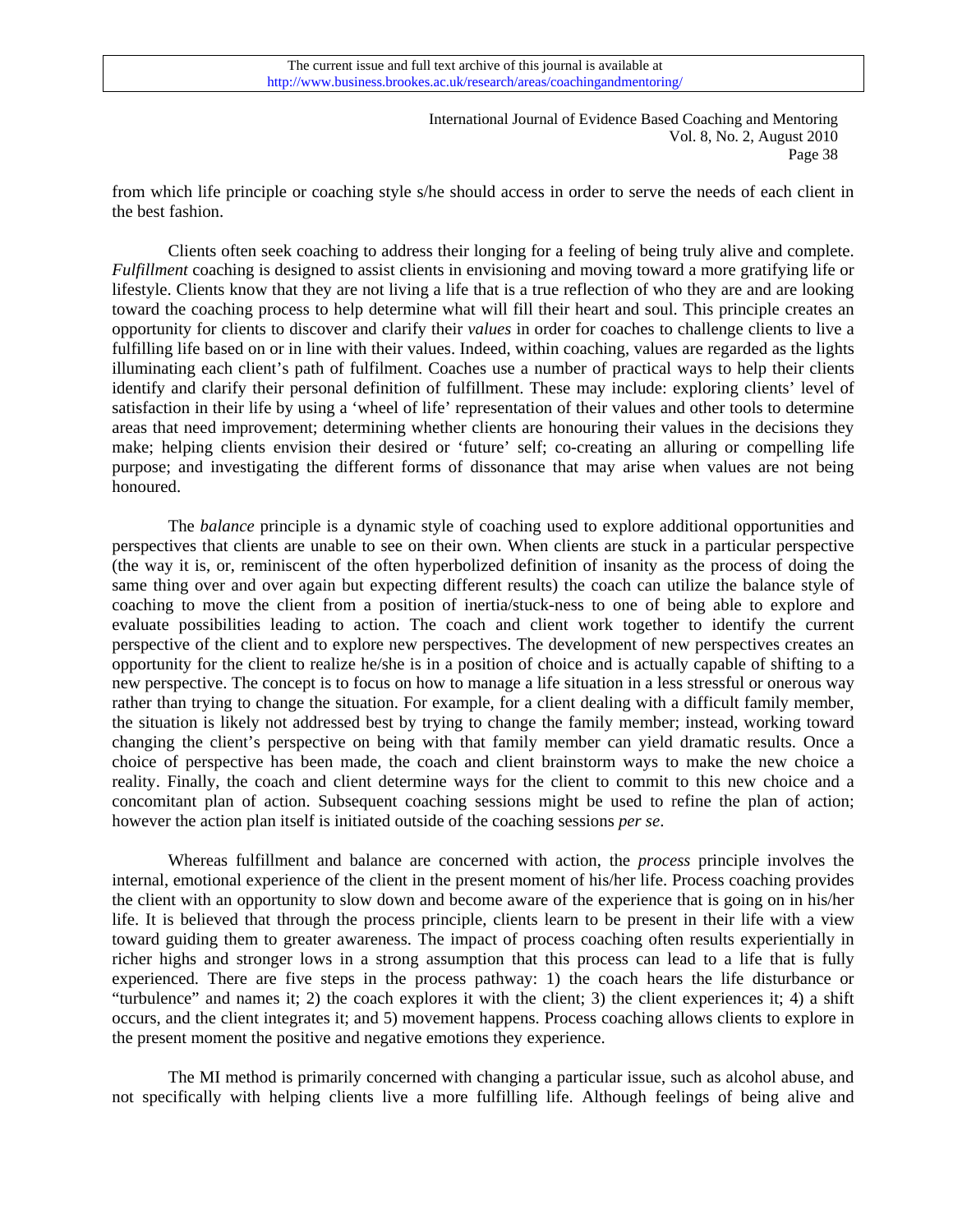complete may result from a change in behaviour, it is not a fundamental principle or objective of the method. Instead, for change to take place, the client needs to become aware of the discrepancy between his/her own experiences and *values*. It is through the exploration of values that the coaching model and MI share common aspects of coaching's fulfillment principle. Miller and Rollnick (2002) devote an entire chapter to the important role of values in MI counselling especially utilizing the MI principles of client empathy and developing discrepancy (the latter refers to revealing awareness between current behaviour that is not aligned with broader values). The technique of reflective listening is particularly important in this exploration as counsellors use this skill to demonstrate empathy, affirm client thoughts and feelings, and help clients continue through the discovery process. In MI, reflective listening sets the foundation for the action established in phase II. With respect to fulfilment and values, one commonality between coaching and MI is the use of envisioning the client's future self. This is a form of change talk that the counsellor applies during counselling sessions to help clients visualize what change would look like from their perspective. Like a coach, the MI counsellor encourages the client to view the future without judgment or worry of how that vision will be attained.

 An MI counsellor, like a Co-Active coach, holds the client's overall agenda while moving the conversation in a direction of action thereby ensuring that the action aligns with the client's values. While a visual representation of the client's whole life is not employed in the MI method, as it is in the coaching model, a like-minded rating scale often is used to determine a client's confidence regarding a given task and the client's perceived level of importance of that task to his/her life – the same technique as coaching but with an intention that is anchored, within the MI framework, in client readiness for change.

 The notion of balance (the principle of balance in the coaching model) is considered the core principle of the MI method and is used in both phases of the treatment plan. The similarities between both methods are strikingly apparent in this principle. In the second phase of MI, the steps involved in negotiating a change plan closely resemble the steps in coaching's balance 'formula'. The comparable balance coaching principle and the MI second phase of negotiating a balance change plan are summarized in Table 4. The first step in MI (setting goals) encompasses the *perspective* and *choice* stage in the coaching model. Specifically, it is imperative that counsellor and client determine what perspective the client is currently inhabiting in order to determine the discrepancy between the client's goals and his/her present state. Although multiple perspectives are explored in MI, they are concerned with advantages to change and/or disadvantages to the status quo – exploring advantages of the status quo in the MI method are not encouraged as they do not elicit change talk or aid in increasing intrinsic motivation to change.

 The second stage in the MI method aligns with the *planning* stage in the coaching model. Herein, clients explore ways to achieve their goals. Brainstorming is a key aspect of this stage and clients are encouraged to provide as many options as possible without judgment or fear of being unable to produce the desired goal. At the end of this stage, clients are able to choose a possible behaviour that aligns with their values.

 The third stage (arriving at a plan) of the MI method parallels the *commitment* stage of the balance principle. The counsellor and client formulate a plan that addresses the client's goals, needs, intentions, and beliefs. In the final stage (eliciting commitment), commitment is determined and the client has a clear plan to follow. It is also a stage where clients can determine in whom they will confide to honour their commitment to change. Like the coaching model, MI clients initiate action outside of the counselling session. Although the coaching model has a fifth stage (action), this phase is implied in the final stage of the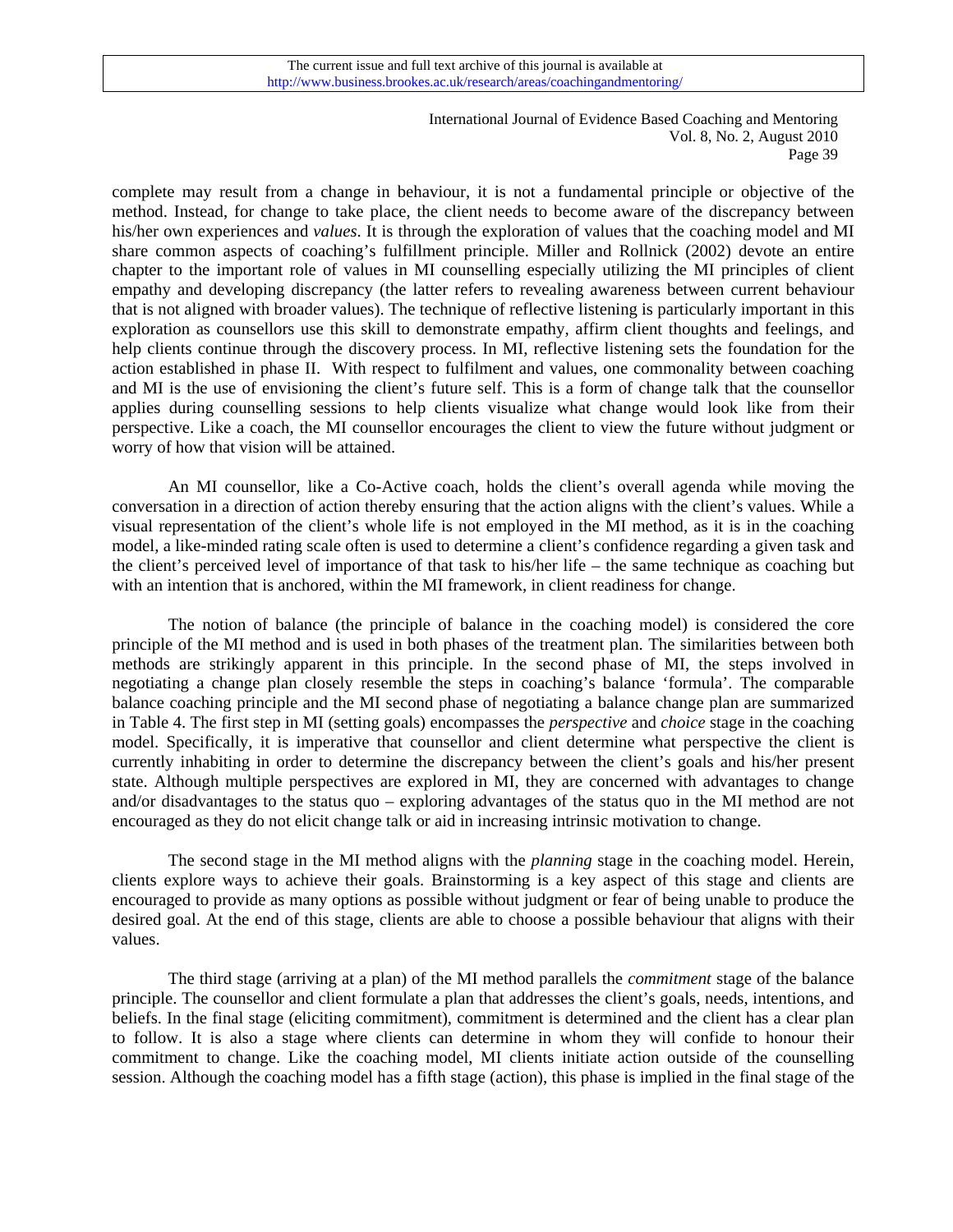MI model. Clients are encouraged to stay in contact with their counsellor to monitor progress. Table 4 below illustrates how the MI stages fit within the stages outlined in the balance principle:

*Table 4 - Balance coaching compared to MI stages of balance method* 

| <b>Co-Active Coaching</b> | <b>Motivational Interviewing</b> |  |  |
|---------------------------|----------------------------------|--|--|
| 1) Perspectives           | 1) Setting goals                 |  |  |
| 2) Choice                 |                                  |  |  |
| 3) Planning               | 2) Considering change options    |  |  |
| 4) Commitment             | 3) Arriving at a plan            |  |  |
| 5) Action                 | 4) Eliciting commitment          |  |  |

 The process principle is not evident in MI even though certain techniques that mirror process coaching are often utilised. For example, MI works with clients in the present moment but not with the intention of slowing down and becoming aware of their internal emotional experience. Instead, as always in MI, the purpose is to explore client readiness. Process coaching techniques are predominately used in phase I on the MI method. Four methods from the MI model are used frequently to move the client towards change; these methods resemble the steps used in process coaching: affirming; reflecting; summarizing; and eliciting change talk.

Coaches will use level III listening (described in Table 1), which is diffuse or situational listening, to name the turbulence (stage one in process coaching), whereas MI counsellors use reflective listening. The latter technique is considered one of the most important procedures in MI and the most challenging. It most closely resembles level II listening (full attention devoted on the client) in coaching with the added component of reflecting back to the client.

Affirming and supporting the client are ways to build rapport with the client in MI and facilitate open exploration. This is similar to the second step in the process coaching principle. The summary stage in MI is used to summarize and reinforce material that has been discussed. Eliciting change talk in MI integrates the fourth (a shift happens) and fifth (movement happens) steps of the coaching model. This is where resolving ambivalence starts to occur in MI. This stage is considered consciously directive and allows clients to present their arguments for change. Table 5 below demonstrates how the four methods in MI articulate with the stages outlined in the process principle of coaching.

|  |  |  |  | Table 5 - Process coaching compared to MI stages of interviewing |  |  |  |  |
|--|--|--|--|------------------------------------------------------------------|--|--|--|--|
|--|--|--|--|------------------------------------------------------------------|--|--|--|--|

| <b>Co-Active Coaching</b>                       | <b>Motivational Interviewing</b> |
|-------------------------------------------------|----------------------------------|
| 1) The coach hears the turbulence and names it  | Reflecting                       |
| 2) The coach explores it                        | Affirming and supporting         |
| 3) The client experiences it                    |                                  |
| 4) A shift happens and the client integrates it | Eliciting change talk            |
| 5) Movement happens                             |                                  |

 Given the traditional MI clientele (individuals with addiction issues), it is surprising that more emphasis is not placed on celebrating client achievements when change occurs, as a logical inference for an addiction treatment technique such as MI. This may be a result from clients not continuing on with a counsellor when change is initiated.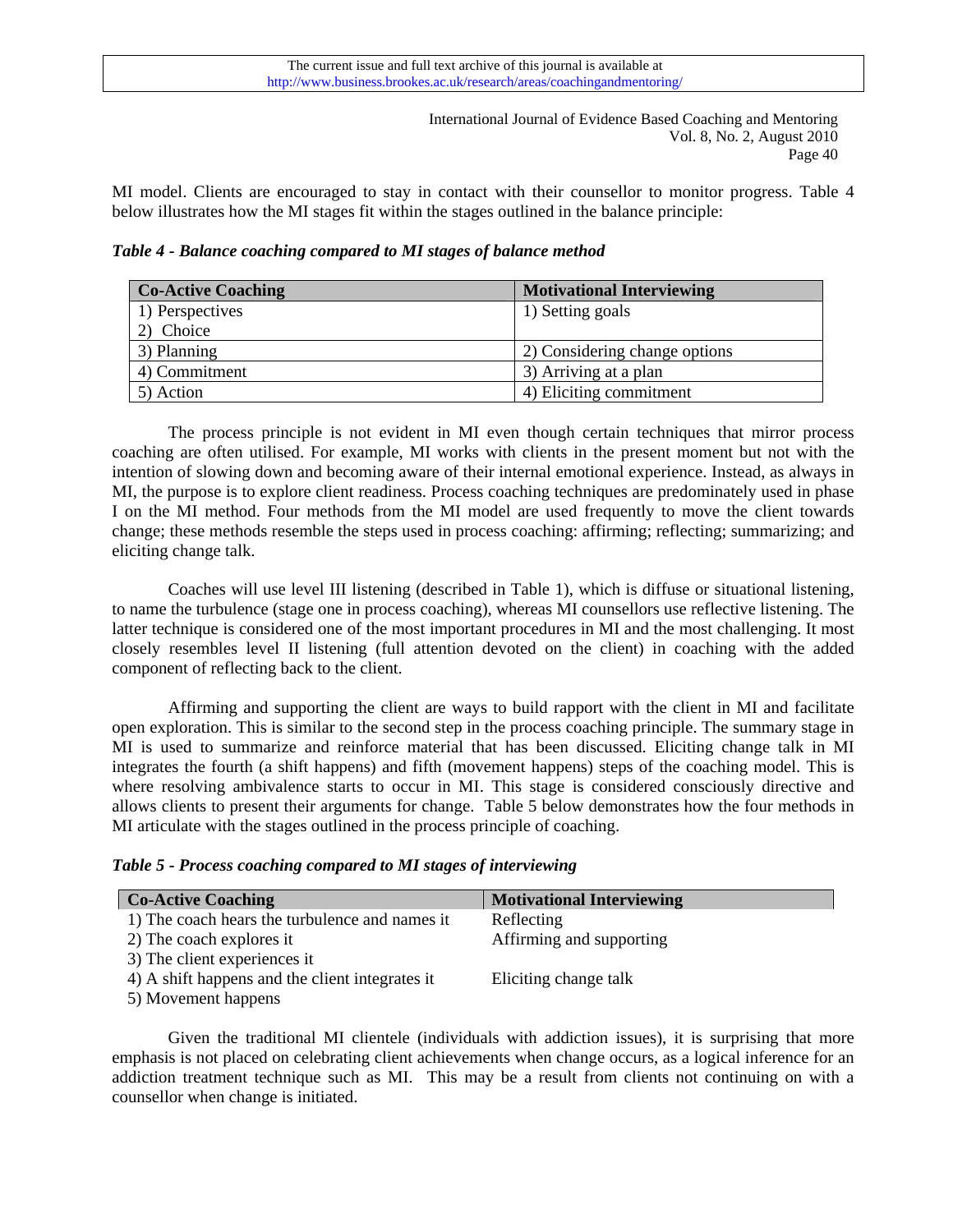The Egan SHM, even with its stated goal of helping, encapsulates the essence of the fulfillment principle. There are similarities and slight differences in the tools used to help move clients to a more fulfilling life. For example, in coaching, the wheel of life technique (wherein client's life values are represented as pie-shaped wedges within a 'pie' circle) is frequently employed to underscore areas in the client's life that are not lived to the fullest extent possible. In the Egan SHM, the client's story is used as a way for clients to connect with their internal world, bringing attention to areas in their life that may or may not be fulfilled. It could be argued that the wheel of life is a more concrete tool for assessing clients' satisfaction with their life because it provides a visual representation of areas in need of change. As well, constructing the wheel offers something concrete for clients to which they can refer back in the future.

 As in coaching, counsellors using the Egan SHM in stage I are encouraged to help their clients move away from current difficulties by imagining what the future could hold. According to Wosket (2006), this stage is about hope and renewing it within the client. As well, Egan counsellors, like coaches, are aware of and bring to the attention of the client when they are using different tactics to avoid the discomfort of dissonance. In the coaching model, dissonance is highlighted in the fulfillment principle but like Egan's SHM, it is omnipresent within the different coaching principles.

 It is the balance principle in coaching that most resembles the three stages of Egan's SHM. The three stages of the Egan SHM consist of three tasks to help clients fully answer the question posed by that stage. Task 1 (possibilities) in stage II aligns with the first step (perspectives) in the balance formula. Here, the client works with the counsellor to generate many potential change possibilities in service of co-creating a better future.

Task 2 (change agenda) in stage II involves clients choosing which possibility appeals most to their quest for change in creating problem-managing goals. This step mirrors the second step of the balance formula (choice). In the Egan SHM, clients are encouraged to commit (task 3 in stage II) to their goal before the planning process (task 3 in stage III) can begin to achieve their goal. The reverse is true for coaching, planning precedes commitment.

Stage III of the Egan SHM mirrors the planning stage of the balance formula. Similar to coaching, the client's action takes place outside the coaching session. Asking clients how, when, where, and what regarding their plan often helps clients visualize the actions needed and leads to a greater likelihood of success (Wosket, 2006). Although the ordering of the different stages and tasks are different between these two models, all of the elements of Co-active coaching's balance formula are present in the Egan model. Table 6 below illustrates how the Egan stages compare to the stages outlined in the balance principle of coaching:

| <b>Co-Active Coaching</b> | <b>Egan's Self-Helper Model Stages</b> |  |  |  |
|---------------------------|----------------------------------------|--|--|--|
| 1) Perspectives           | S2T1) Possibilities                    |  |  |  |
| 2) Choice                 | S2T2) Change Agenda                    |  |  |  |
| 4) Commitment             | S2T3) Commitment                       |  |  |  |
| 3) Planning               | S3T1) Possible strategies              |  |  |  |
|                           | S3T2) Best fit                         |  |  |  |
|                           | S3T2) Plan                             |  |  |  |
| 5) Action                 | Action                                 |  |  |  |

*Table 6 - Balance coaching compared to the Egan SHM* 

*Note.*  $S = stage$ ;  $T = task$ .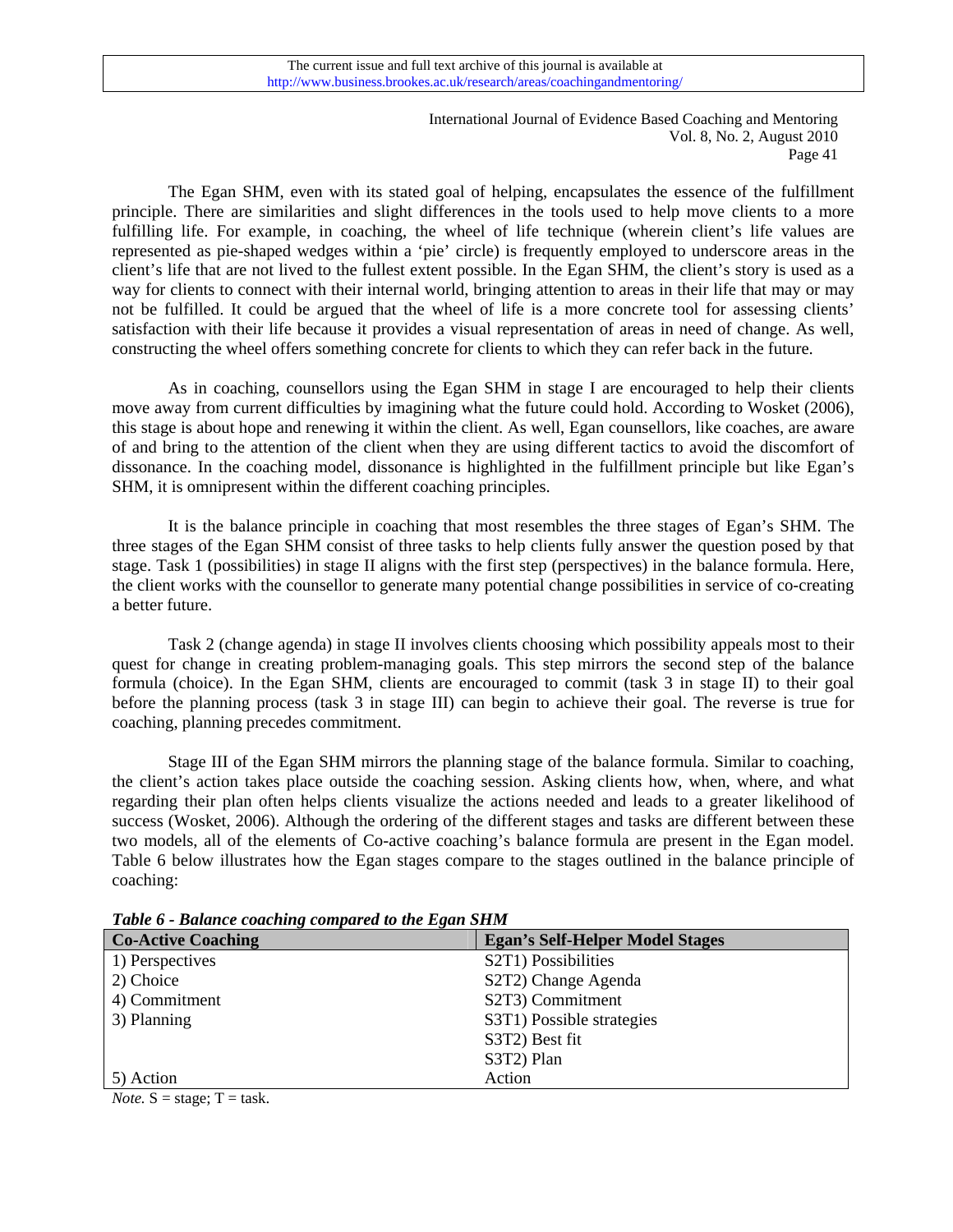The Egan SHM presents itself as an action-oriented method that may or may not allow clients to explore fully their emotional experience. Although this model appears this way, Egan contends that action may be in the form of a client extending his range of feelings. There is not a specified stage where present emotional experience is explored with clients. Instead, the model lends itself to this process in each of its stages depending on where the client is in the helping process. There are not prescribed steps for counsellors to follow to help a client through a particular experience as there are in the process principle of coaching. Table 1 presents a summary of the similarities and differences among the three models/method.

#### **Conclusion**

 Throughout this comparison among Co-Active coaching and Egan's Self-Helper Model and Motivational Interviewing, similarities and differences are presented. What is glaringly consistent and distinctive is the overwhelming synonymy across the three methods. What then is the true value of coaching beyond its individual components and techniques given that it is so similar to a model and a method that have established roots in the behaviour change arena? Three main differences separate coaching from Egan and MI: who can become coaches/counsellors; training to become a coach/counsellor and the potential stigma associated with coaching versus counselling.

Individuals seeking training in Egan's SHM or MI are often health care professionals or individuals in the helping professions. Motivational Interviewing often refers to its trainees as clinicians and Egan's SHM is most frequently incorporated into a psychology or counselling program curriculum (Kelowna College of Professional Counselling in British Columbia; The UK College of Holistic Training). It is not a prerequisite that Co-Active coaches have any training in psychology or counselling. This can be and has been recognized as one of the shortcomings of coaching's perceived value as behaviour change intervention, even a scepticism that challenges its practitioners' scope of practice and professional qualifications. Even though Egan's background is in psychology, he contends that helping professionals who have received formal academic training, like graduate students in a clinical psychology program, do not necessarily produce effective, competent helpers (Egan, 1975). Carkhuff (1972) and Carkhuff and Berenson (1967) emphasize that the mastery of helping skills, is what is truly important in determining the effectiveness of the helper. In turn, credentials are not an indication of an excellent helper. Coaching then is disparate from MI and Egan's SHM in that most coaching schools unlike counselling training programs, inclusive of CTI, emphasize coaching skills acquisition without any attention to theory mastery or professional background of prospective coaches. At the same time, comparable to the work of Elder et al (1999) in explicating the theoretical and applied effectiveness of health-behaviour theories and models, so too has the Co-Active model been shown to be theoretically grounded (Irwin & Morrow, 2005). In terms of practical application, the Co-Active coaching and Egan model and their attendant skills are relatively easy to learn and provide a discernible, clear path toward working with clients to motivate them to make important changes in their lives. In response to previous criticism about the difficulty in applying MI principles (e.g. Mesters, 2009), the application-based tools offered within the Co-Active model and the Egan model may be used to put MI tenets into practice.

Additionally, perhaps one of the most important differences among these three behaviour change models/method is the negative stigma society has placed on the term "counselling" (Vogel, Wade, & Hackler, 2007). Counselling, which is often synonymous with the term therapy, is frequently associated with alleviating dysfunction (Sirey, 2008). This perception very much mirrors the prevailing health care trend and pervasive practice that focuses so strongly on treatment rather than prevention before or in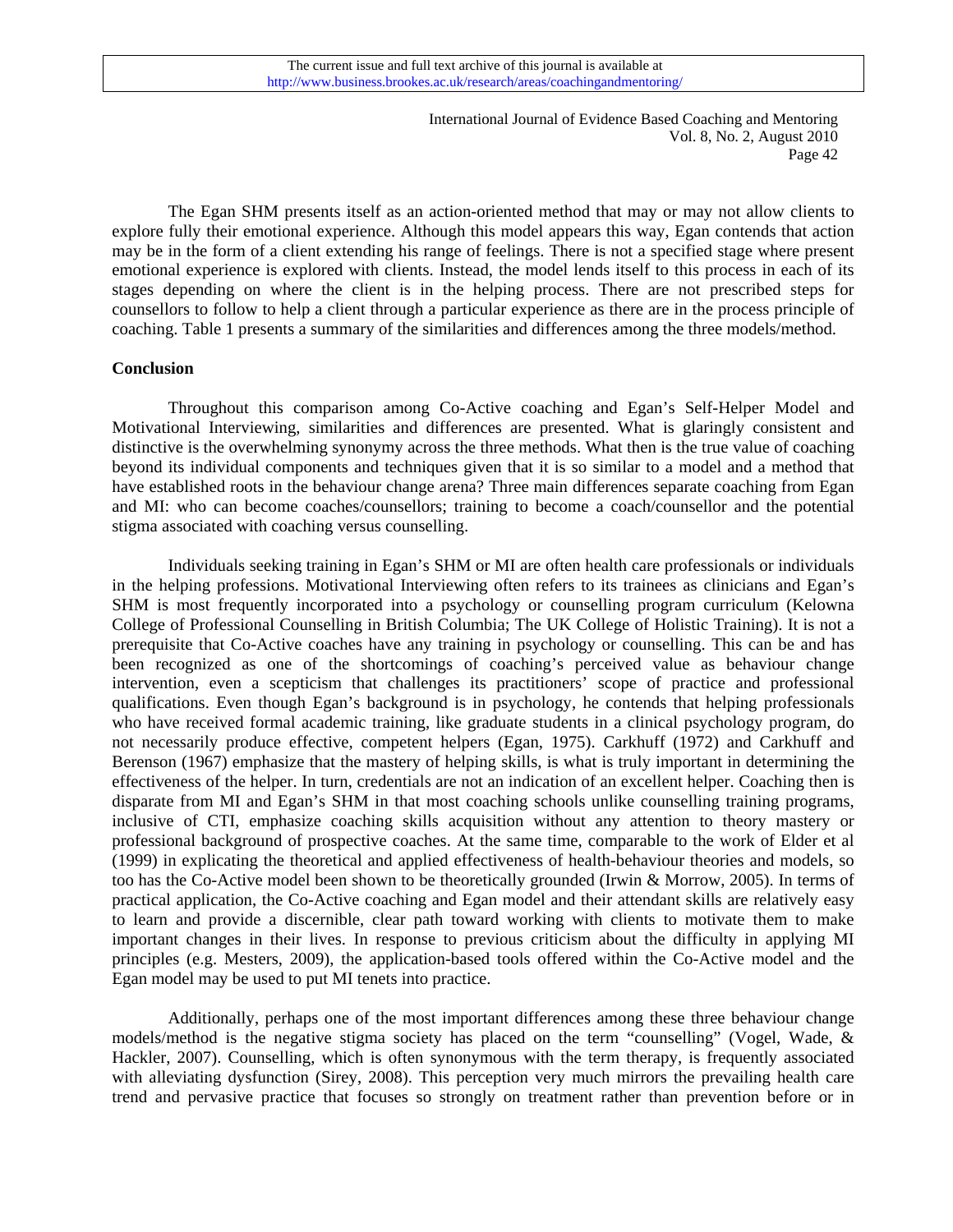adjunct to treatment. The perceived social costs of being stigmatized for seeking counselling assistance often is a barrier to treatment participation, especially with men who utilize formal help less often than women (Sirey, 2008; Smith, Tran, & Thompson, 2008). Even Egan's SHM that regards clients as strong and able participants in the helping process, uses terms such as "healing" (2006, p.38) that can reaffirm a dysfunctional or less-than view of the client. Alternatively, life coaching is viewed as life enhancing and/or is used as professional development to improve performance (in executive coaching, for example).

As a result, businesses have incorporated life coaches into their professional development and human resources departments as accessible resources (termed "in-house" coaching) for their staff. This trend is underscored in Grant's annotated bibliography (2005). Although life coaching is still a behaviour change model, print media and television programs have popularized the term "life coach." As a result, coaching's stigma may be viewed as more socially acceptable and an individual's sense of normalcy may be maintained even though they are seeking help. As well, many life coaches use the telephone to connect with their clients thereby increasing confidentiality and accessibility to coaches around the world (to the best of our knowledge both MI and Egan's SHM are face-to-face practices). This has allowed people to secure the treatment necessary for issues such as emotional health (e.g. anxiety and stress), obesity, and attention deficit hyperactivity disorder (ADHD) without the fear of being isolated from their families and society and without the stigma of being "sick" or a "weirdo" or "loony" – terms often associated with people experiencing mental health problems (Putman, 2008, p.684). Life coaching has therefore opened the door for individuals to access confidently the assistance they need to lead a fulfilling and successful life.

Given the similarities among all three methods it cannot be said that any of them are necessarily unique in their core principles or tenets. Their uniqueness lies in the way that they are packaged and delivered. Coaching is unique in its grouping of core principles that form the foundation for its coaching techniques. In juxtaposing MI, coaching, and Skilled Helper models, what is clear is the overlap among these three important methods of behaviour change; most similar are the Co-Active coaching model and Egan's SHM. Whereas MI and the Skilled Helper methods or principles are embedded in counselling traditions/practices, Co-Active coaching has developed an applied or experiential framework that may be more readily applied than the more principle-oriented MI or the stage-encapsulated SHM.

Working with health professionals from a wide variety of sectors, the refrain we hear is the paramount need to motivate clients to make important health behaviour changes. Health professionals have a wealth of knowledge and experience; however, a real issue they face is the gap between a client knowing what they want and making the actual behavioural changes to get there. Closing that gap, resolving client ambivalence, and working with clients to motivate them to make changes is critical to health change. In service of more successful outcomes in effecting health behaviour change, what we have conceptualized in Figure 1 is a model of *Motivational Coaching* that is informed by this study's comparative analysis of the three models/method analyzed in this paper.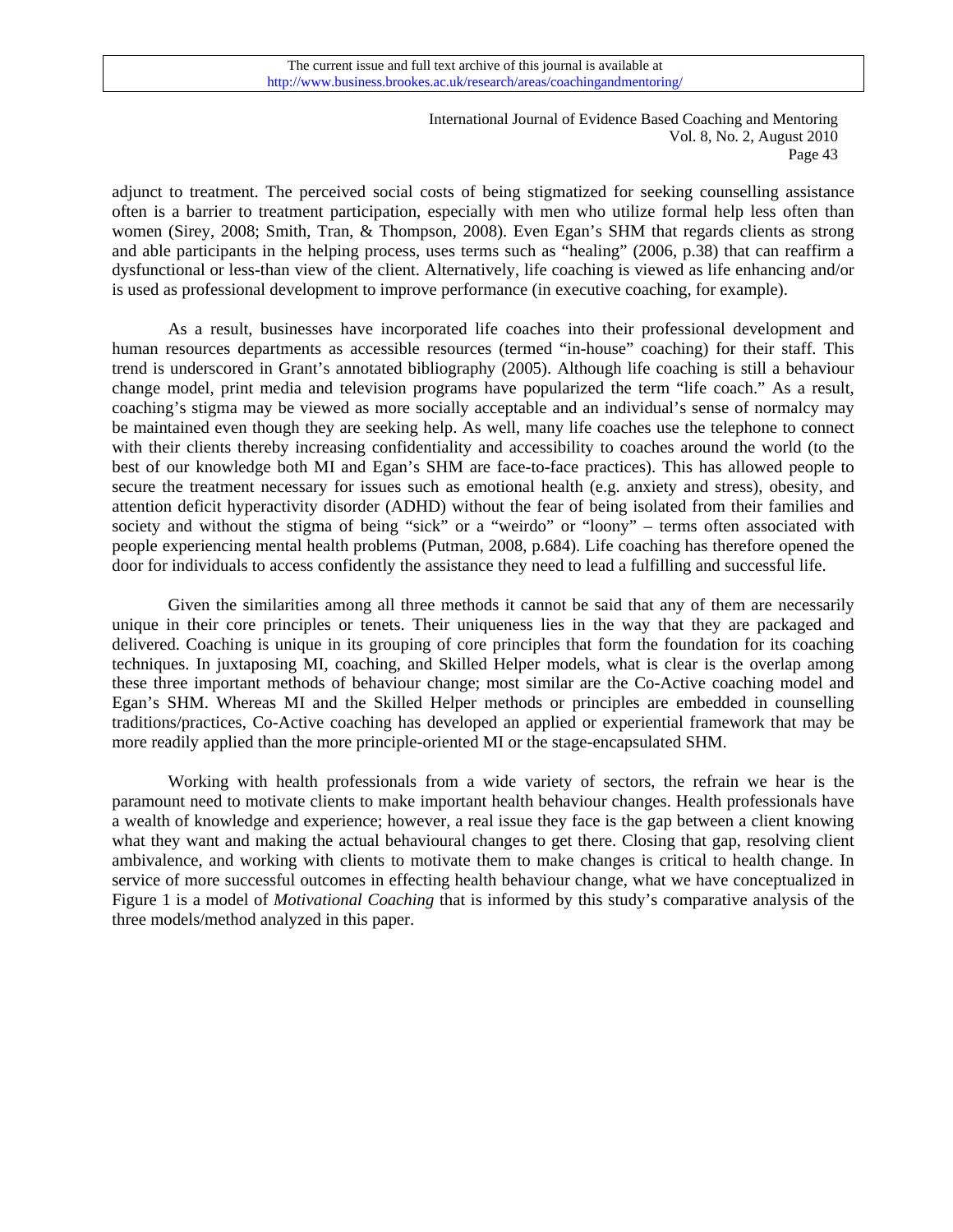

## **Motivational Coaching: An Integrated Model for Effective Health Behaviour Change**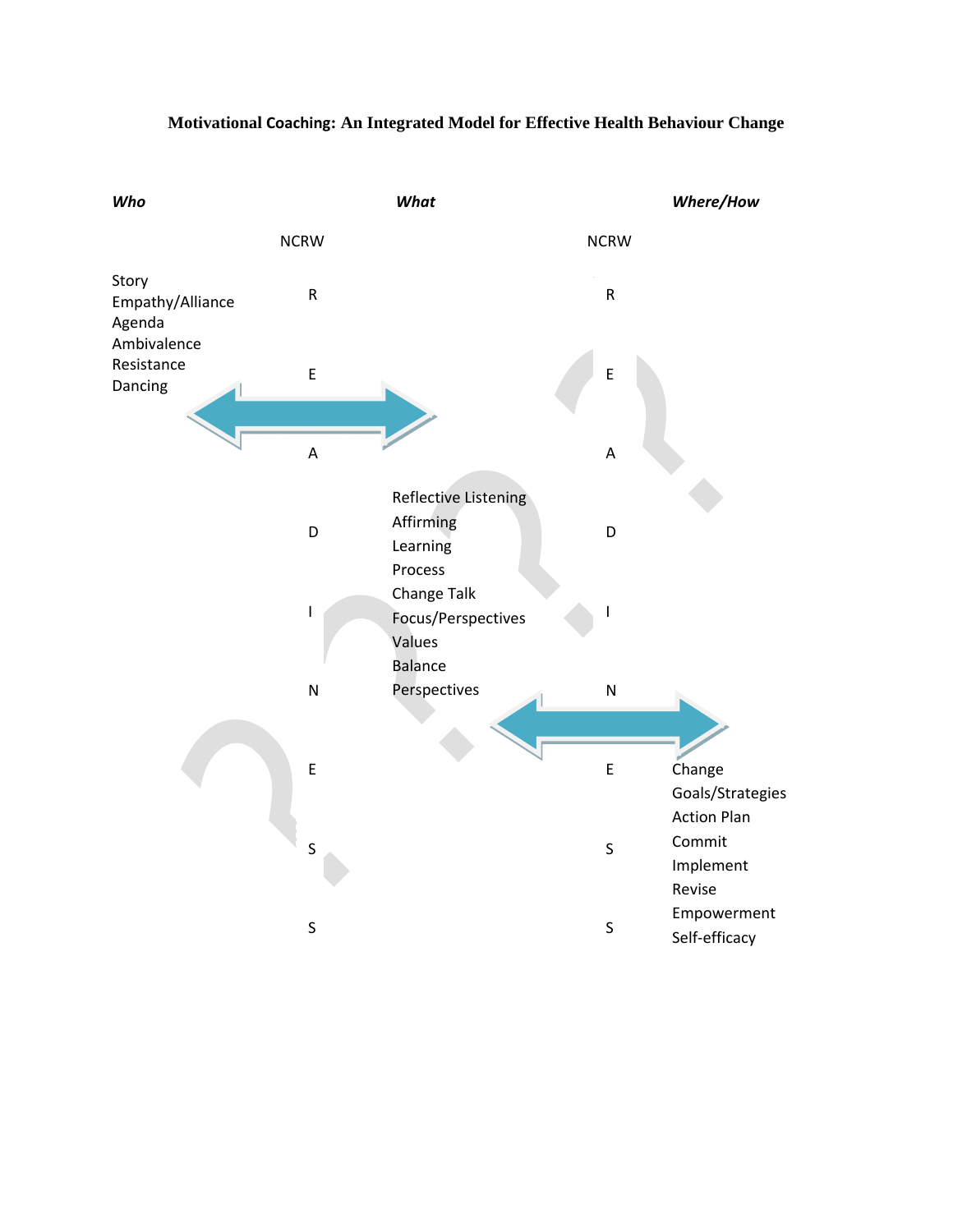Our intent is to distil into one framework the key components of three overlapping methods used in working toward behavioural changes. The *Motivational Coaching* integrated model is a through-put framework with full feedback loops through/to each phase; that is, the phases – Who, What, Where/How – represent the process of *MC*, a process we envision as a spiral form rather than a linear one. The Figure might be better imaged as a revolving, vertical 3-D cylinder rather than a one-dimensional representation. At the core of the *MC* model are powerful, open-ended questions (represented by the watermark questionmarks) that underlie every aspect of the model; learning to ask powerful questions is the primary skill that needs to be acquired and honed and applied throughout every phase of *MC*. Holding clients naturally creative, resourceful, and whole (NCRW in the model above) is fundamental to the *MC* process as is the facilitator's vigilance for all indicators of readiness for change. The *Who* phase (*who* is my client in the fullest sense) consists of integrated elements (from the three models assessed in this paper) relating to characterizing the client and the co-relational aspects of client with facilitator. The *What* phase – wherein '*what*' mirrors the most potent, 'what-format' questions (for example, What is important about \_\_\_\_\_\_\_?) that facilitators can pose to clients in service of exploring change possibilities – incorporates the processes and techniques that can be utilised to explore and promote change. The *Where/How* phase (*where* in the client's life and behaviour can change be made and *how* can those new changes be made impactful) includes key elements in effectuating or making behaviour change real, consistent, and long-term. Clearly, health professionals require help in becoming adept at the skills and processes that might be utilised in each phase. Envisioning *MC* in the fashion depicted in Figure 1 provides an integrated framework that encapsulates and reconfigures the significant features of Motivational Interviewing, Egan's Skilled Helper Model, and the Co-Active Coaching Model in service of effective health behaviour change for health professionals and their clients.

## **References**

- Arkowitz, H., Westra, H.A., Miller, W.R., & Rollnick, S. (Eds.) (2008). *Motivational interviewing in the treatment of psychological problems*. New York: The Guilford Press.
- Arnold, E., & Boggs, K. (1995). *Interpersonal Relationships: Professional Communication Skills for Nurses* (2<sup>nd</sup> ed.). London: Routledge.
- Berg-Smith, S. M., Stevens, V. J., Brown, K. M., Van Horn. L., Gernhofer, N., Peters, E. et al. (1999). A brief motivational intervention to improve dietary adherence in adolescents. *Health Education Research, 14*(3), 399-410.
- Bohart, A.C. & Tallman, K. (1999). *How clients make therapy work*. Washington, D.C.: American Psychological Association.
- Brown, J.M., & Miller, W.R. (1993). Impact of motivational interviewing on participation and outcome in residential alcoholism treatment. Psychology *of Addictive Behaviors, 7*(4), 211-218.
- Butler, C.C., Rollnick, S., Cohen, D., Bachman, M., Russell, I., & Stott, N. (1999). Motivational consulting versus brief advice for smokers in general practice: a randomized trial. *The British Journal of General Practice, 49*(445), 611-616.
- Carkhuff, R.R., & Berenson, B.G. (1967). *Beyond Counselling and Therapy*. Holt, Rinehart, & Winston.
- Carkhuff, R.R. (1969). *Helping and Human Relations*. New York: Holt, Rinehart, and Winston.
- Carkhuff, R.R. (1971). Training as a preferred mode of treatment. *Journal of Counselling Psychology, 18*, 123-131.
- Carkhuff, R.R. (1972). *The Art of Helping*. Amherst, Mass.: Human Resource Development Press.
- Carkhuff, R.R. (1987). *The Art of Helping* (6<sup>th</sup> ed.). Amherst, MA: Human Resource Development Press.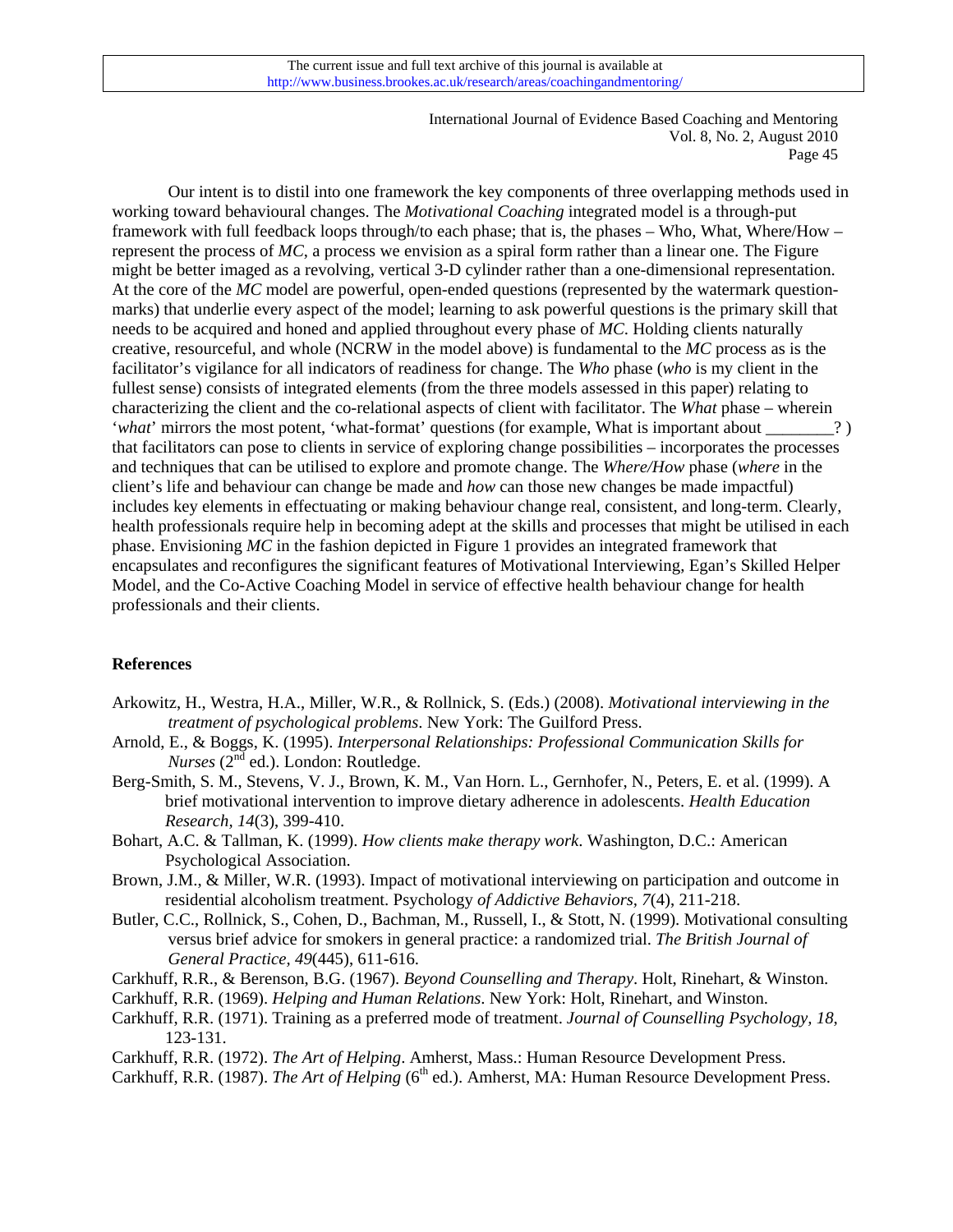- DiIorio, C., Resnicow, K., McDonnell, M., Soet, J., McCarty, F., Yeager, K. (2003). Using Motivational Interviewing to Promote Adherence to Antiretroviral Medications: A Pilot Study. *Journal of the Association of Nurses in AIDS care, 14*(2), 52-62.
- Doherty, Y., Hall, D., James, P.T., Roberts, S.H., & Simpson, J. (2000). Change counselling in diabetes: the development of a training programme for the diabetes team. *Patient Education and Counseling, 40*, 263-278.
- Egan, G. (1975). *The skilled helper: A model for systematic helping and interpersonal relating.* California: Brooks/Cole Publishing Company.
- Egan, G. (1982). *The skilled helper: model, skills, and methods for effective helping*<sup>2nd</sup> ed.) California: B Brooks/Cole Publishing Company.
- Egan, G. (1990). *The skilled helper: A systematic helping approach to effective helping.* (4<sup>th</sup> ed.). California: Brooks/Cole Publishing Company.
- Egan, G. (2006). *Essentials of skilled helping: Managing problems, developing opportunities.* United States**:** Thomson Wadsworth.
- Elder, P. Guadalupe A.X., Harris, S. (1999). Theories and Intervention Approaches to Health-Behavior Change in Primary Care. *American Journal of Preventive Medicine*, 17(4), 275-284.
- Freshwater, D. (2003). *Counselling Skills for Nurses, Midwives and Health Visitors*. Maidenhead, UK: Open University Press.
- [Gorczynski, P, Morrow, D. & Irwin, J.](http://www.business.brookes.ac.uk/research/areas/coaching&mentoring/volume/6-2-2  Gorczynski Morrow Irwin.pdf) (2008). The impact of Co-Active coaching on physically inactive 12 to 14 year olds in Ontario. *International Journal of Evidence Based Coaching and Mentoring*, *6(2),* 13-26.
- Grant, A.M. (2005). Workplace, executive and life coaching: An annotated bibliography from the behavioral science literature. Unpubl. Paper University of Sydney, Coaching Psychology Unit, anthonyg@psych.usyd.edu.au.
- Hall, L., & Lloyd, S. (1993). *Surviving Childhood Sexual Abuse: A handbook for helping women challenge their past* ( $2<sup>nd</sup>$  ed.). London: Falmer Press.
- Harland, J., White, M., Drinkwater, C., Chinn, D., Farr, L. & Howel, D. (1999). The Newcastle exercise project: a randomised controlled trial of methods to promote physical activity in primary care. *British Medical Journal, 3*19, 828-832.
- Hudson-Allez, G. (1997). *Time-Limited Therapy in a General Practice Setting*. London: Sage.
- Irwin, J.D., & Morrow, D. (2005). Health Promotion Theory and Practice: An Analysis of Co-Active Coaching. *International Journal of Evidence Based Coaching and Mentoring*. 3(1), 29-38.
- Mantler, T., Irwin, J.D., & Morrow, D. (2010). Assessing motivational interviewing through co-active life coaching tools as a smoking cessation intervention: A demonstration study. *International Journal of Evidence-Based Coaching and Mentoring.*Vol. 8 No. 2, pp.1 – 16.
- Mesters, I. (2009). Motivational Interviewing: hype or hope? *Chronic Illness, 5*(3), 3-6.
- Miller, W.R. (1998). Toward a motivational definition and understanding of addiction. *Motivational Interviewing Newsletter for Trainers, 5*(3), 2-6.
- Miller, W.R., & Rollnick, S. (1991). *Motivational interviewing: Preparing people for change*. (2<sup>nd</sup> ed.). New York: The Guilford Press.
- Miller, W.R., & Rollnick, S. (2002). *Motivational interviewing: Preparing people to change addictive behavior*. New York: The Guilford Press.
- Miller, W.R., Yahne, C.E., & Tonigan, S.J. (2003). Motivational interviewing in drug abuse services: A randomized trial. *Journal of Consulting and Clinical Psychology, 71*(4), 754-763.
- Nelson-Jones, R. (2001). *Theory and practice of counselling & therapy*. (3<sup>rd</sup> ed.). London and New York: Continuum.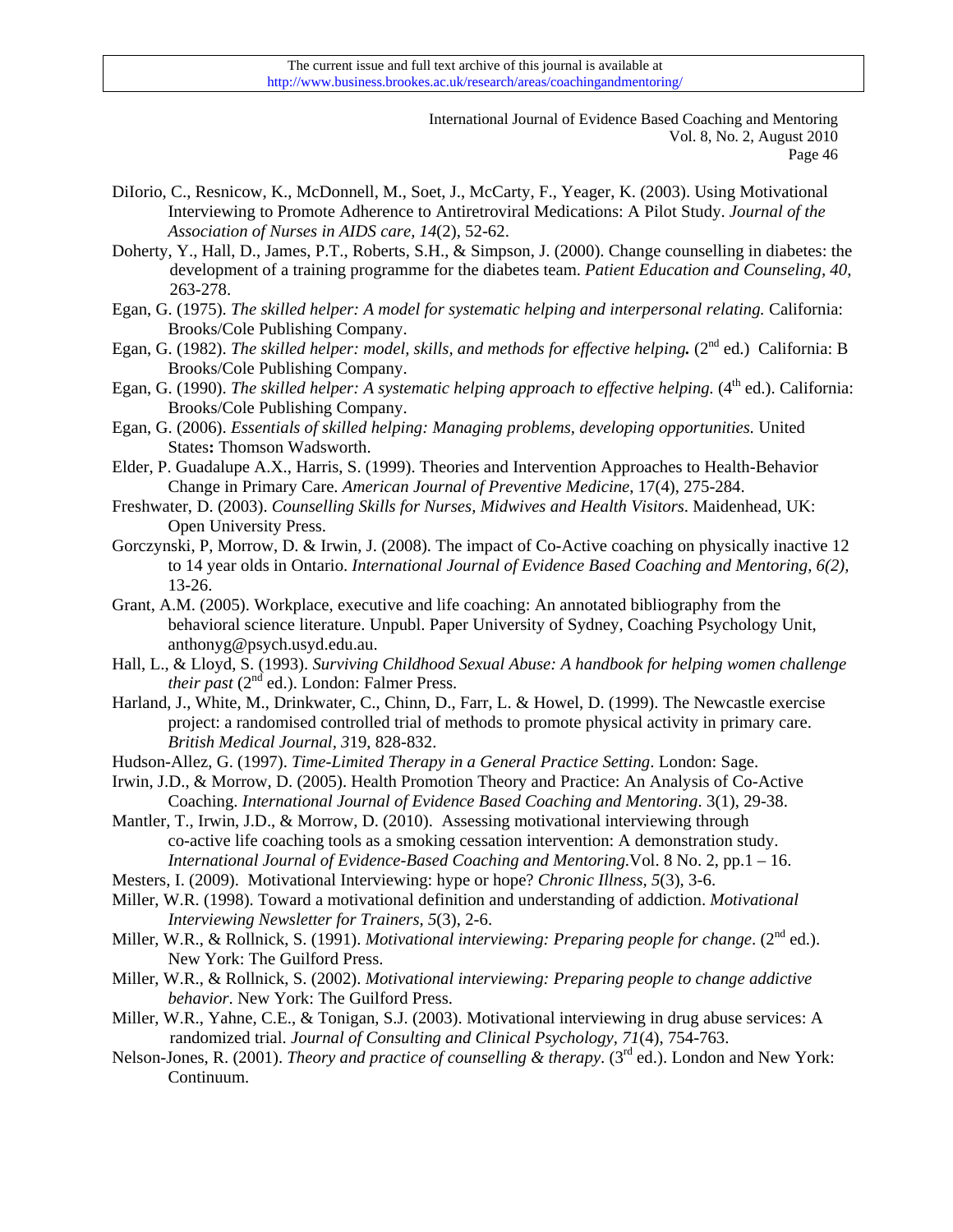- Newnham-Kanas, C. E., Gorczynski, P., Irwin, J. D., & Morrow, D. (2009). Annotated Bibliography of Life Coaching and Health Research, *International Journal of Evidence Based Coaching and Mentoring, 7*(1), 39 – 103.
- [Newnham-Kanas, C., Irwin, J.D & Morrow, D.](http://www.business.brookes.ac.uk/research/areas/coaching&mentoring/volume/6-2-1  Newnham-Kanas Irwin Morrow.pdf) (2008). Co-Active life coaching as a treatment for adults with obesity. *International Journal of Evidence Based Coaching and Mentoring, 6(2).* 1-12.
- Putman, S. (2008). Mental illness: diagnostic title or derogatory term? (Attitudes towards mental illness) Developing a learning resource for use within a clinical call centre. A systematic literature review on attitudes towards mental illness. *Journal of Psychiatric and Mental Health Nursing, 15*, 684– 693.
- Resnicow, K., Dilorio, C., Soet, J.E., Borelli, B., Hecht, J., & Ernst, D. (2002). Motivational interviewing in health promotion: it sounds like something is changing. *Health Psychology, 21(5),* 444-4451.
- Rogers, C.R. (1951). *Client-Centred Therapy*. Boston: Houghton Mifflin.
- Rogers, C.R. (1957). The necessary and sufficient conditions of therapeutic personality change. *Journal of Consulting Psychology, 21*, 95-103.
- Rogers, C.R. (1965). *Client-Centred Therapy: Its Current Practice, Implications and Theory*. Boston: Houghton Mifflin.
- Rollnick S., & Miller, W.R. (1995). What is motivational interviewing? *Behavioural and Cognitive Psychotherapy*, *23*, 325-334.
- Sirey, J.A. (2008). The impact of psychosocial factors on experience of illness and mental health service use. *The American Journal of Geriatric Psychiatry, 16*(9), 703-705.
- Smith, J.P., Tran, G.Q., & Thompson, R.D. (2008). Can the theory of planned behavior help explain men's psychological help-seeking? Evidence for a mediation effect and clinical implications. *Psychology of Men & Masculinity, 9*(3), 179–192
- Stein, S. (1999). Student empowerment, staff support and organizational stress', in J. Lees and A. Vaspe (eds) *Clinical Counselling Further and Higher Education*. London: Routledge.
- van Zandvoort M., Irwin, J. D., & Morrow, D. (November 2008). Co-Active coaching as an intervention for obesity among female university students. *International Coaching Psychology Review, 3(3),* 191- 206.
- van Zandvoort M, Irwin J.D., Morrow D (2009). The impact of Co-active life coaching on female university students with obesity. International Journal of Evidence-Based Coaching and Mentoring, 7(1), 104-118.
- Vogel, D. L., Wade, N. G., & Hackler, A. H. (Jan. 2007). Perceived public stigma and the willingness to seek counseling: The mediating roles of self-stigma and attitudes toward counseling. *Journal of Counseling Psychology*. *54*(1), 40-50.
- Whitworth, L., Kimsey-House, K., Kimsey-House, H., Sandahl, P. (2007). *Co-Active Coaching: New Skills*  for Coaching People Toward Success in Work and Life (2<sup>nd</sup> ed.). California: Davies-Black Publishing.
- Whitworth, L., Kimsey-House, K., Kimsey-House, H., & Sandahl, P. (1998). *Co-Active coaching: New skills for coaching people toward success in work and life.* California: Davis-Black Publishing.
- Wosket, V. (2006). *Egan's Skilled Helper Model: Developments and Applications in Counselling*. London: Routledge.